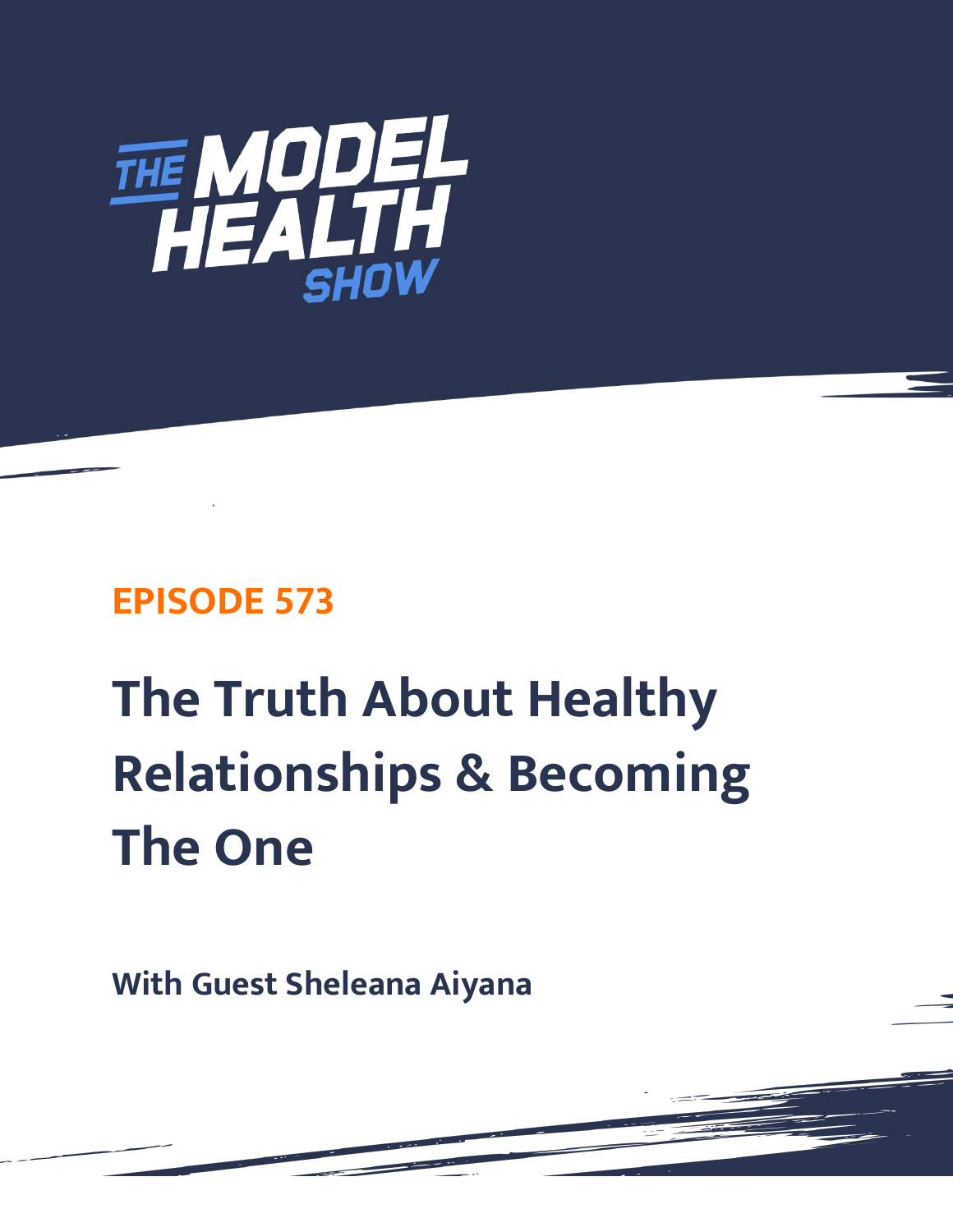# **You are now listening to The Model Health Show with Shawn Stevenson. For more, visit themodelhealthshow.com.**

**SHAWN STEVENSON:** Welcome to The Model Health Show, this is fitness and nutrition expert, Shawn Stevenson. And I'm so grateful for you tuning in with me today. It is our relationships that are a primary controller of our health, of our vitality, of our mental health for sure, and our overall success in life. Our relationships even have a dramatic impact on our finances, on our spiritual well-being, the list goes on and on, there isn't a domain of our lives that our relationships are not impacting and impacting very deeply, but primarily it is the relationship that we have with ourselves. So, our external relationships, and in particular, our romantic relationships and our internal relationship, these are of the utmost importance today, especially at a time when there is so much turbulence taking place in the world, everything is very polarized, people are isolating themselves, literally not just figuratively, but isolating themselves, and we're zoning in to our devices, and also our mindset is creating this place where we have this political divide taking place.

In the name of politics, there's this us versus them mentality that is ringing true right now, where instead of being united as humanity, we are, "They're wrong, we're right," in every imaginable way. And the reality is, that's simply not the case. If there is one entity here, it truly is team us as humanity, and us being able to relate to each other in a healthier way is going to help to move us forward, but that cannot take place when we are so bent on the other side, being wrong, and it's creating all of this infighting when we're not allowing ourselves to be compassionate to lend a ear, to lend a space, to someone that we might not agree with and be able to find common ground, so we can find what connects us, which here's the truth, so much more connects us than what separates us, and being able to access that takes a level of maturity, and takes also a level of self-assessment to see the blind spots that we might be carrying. To find a place where even that idea that they agree with where it might even ring true and having the opportunity for us to be willing to be wrong, to be willing to change our point of view, these are all healthy qualities that take work, but again, it starts with having a healthy, inner relationship with ourselves.

Now, the root of the word relationship dates back hundreds of years, and the origin of it actually means sense or state of being related by kindred, affinity or other alliance. Now, what we think about in terms of relationships today, it's often in terms of our intimate relationships, which there's definitely an alliance or an affinity there as well, but also really every human interaction that we have is a relationship, every interaction that we have, period, is a relationship. Whether it's with our pet, whether it's with the room that we're in, it's all a relationship, and here's the thing we are connected to all of it, the room that we're in where a part of the room... We're part of that tapestry, were part of that landscape, now, it's integrating [and taking this out further and understanding the power that relationships have and how we](https://themodelhealthshow.com/sheleana-aiyana/)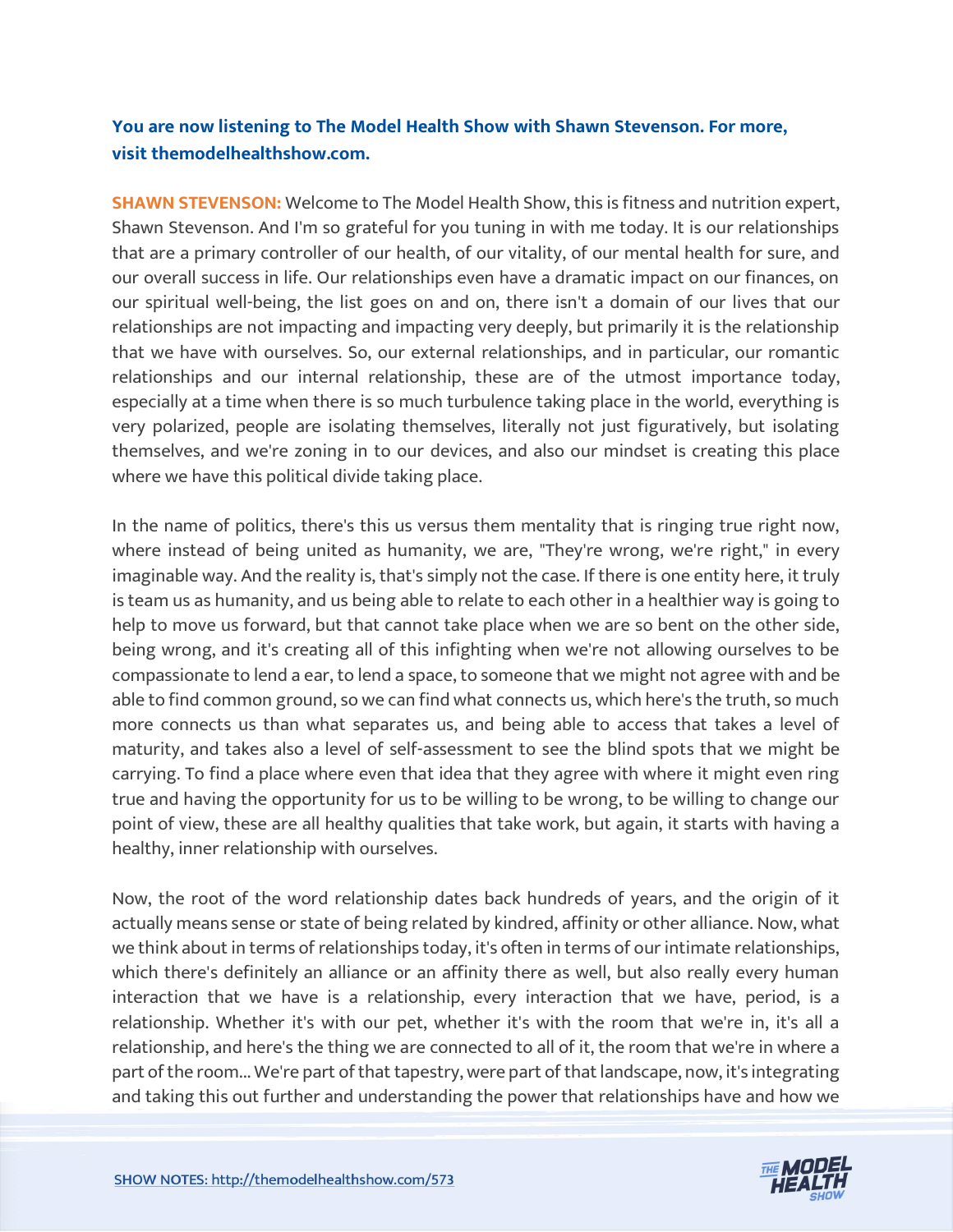can put ourselves in positions where the environment is going to create more of an affirmative relationship, or we can be in an environment where that relationship is more disruptive.

But here's the thing, and this is one of the things I want you to be able to take away from this today, is that we don't ever have to be a victim of our environment, we can bring it to it. We can bring the light to it, we can bring the wholeness to it, we can bring the happiness to it, we can bring the problem-solving to it, we don't have to be a victim of our environment. But we are in fact still going to be relating with it, even if you don't like the environment that you're in, you're in relationship with it. Even if it's mental, you're still relating with it, if you're just thinking about something, there's a relationship there. So, we can go from the very granular to where you are physically, to where you go in your mind, because that, even though it's something that's not necessarily tangible, then we can get into the domain of every thought has tangible aspects to it, but just thinking about a thing, thinking about a scenario, a person, a situation you're relating to it.

And so, I want you to begin to think about what are you choosing to relate to? So, this episode today is very special because we're going to be diving into this subject matter and looking at the very root of where our relationships are springing from, because where we are in our relationships is not by any means an accident. And I've got one of my really good friends on the episode, I'm so grateful to be able to have her on because I haven't seen it for a while, and she dropped in for this very special conversation. And it's, again, it's one of the most important things of our lifetime, because the root of the problems that we're facing right now as a society is at its core, a series of relationship issues, humans not relating well to each other, not being able to perspective-take and to have a healthy relationship with oneself that we're not outpicturing or negativity and our biases on to other people. I can go on and on and drill down deeper on this, but truly by getting ourselves healthier, we're going to be able to build healthier relationships with others.

Right now, we're existing in a state where there's a lot of... We have epidemics truly, of poor health simultaneously taking place where hundreds of millions of our citizens are experiencing poor health in the form of various chronic diseases, ranging from heart disease to obesity. Here in the United States, right now, we're almost at a point where 50% of our population right now it's... The latest numbers, say 45% of our population is now clinically obese, and within the next few years, we're going to hit 50%. Something is broken, something is off, because this has just happened in the last couple of decades, whereas prior to this, this simply wasn't an issue in our society. And this is opening the door for all manner of chronic and infectious diseases to become more present in our lives, because this is increasing... Obesity, this is a thing about obesity that it's tied to upwards of about nine out of 10 of the leading cause of death in the United States, whether it is heart disease or diabetes, or liver disease and the like. And so, once we understand that, once we can get ourselves physically healthier and

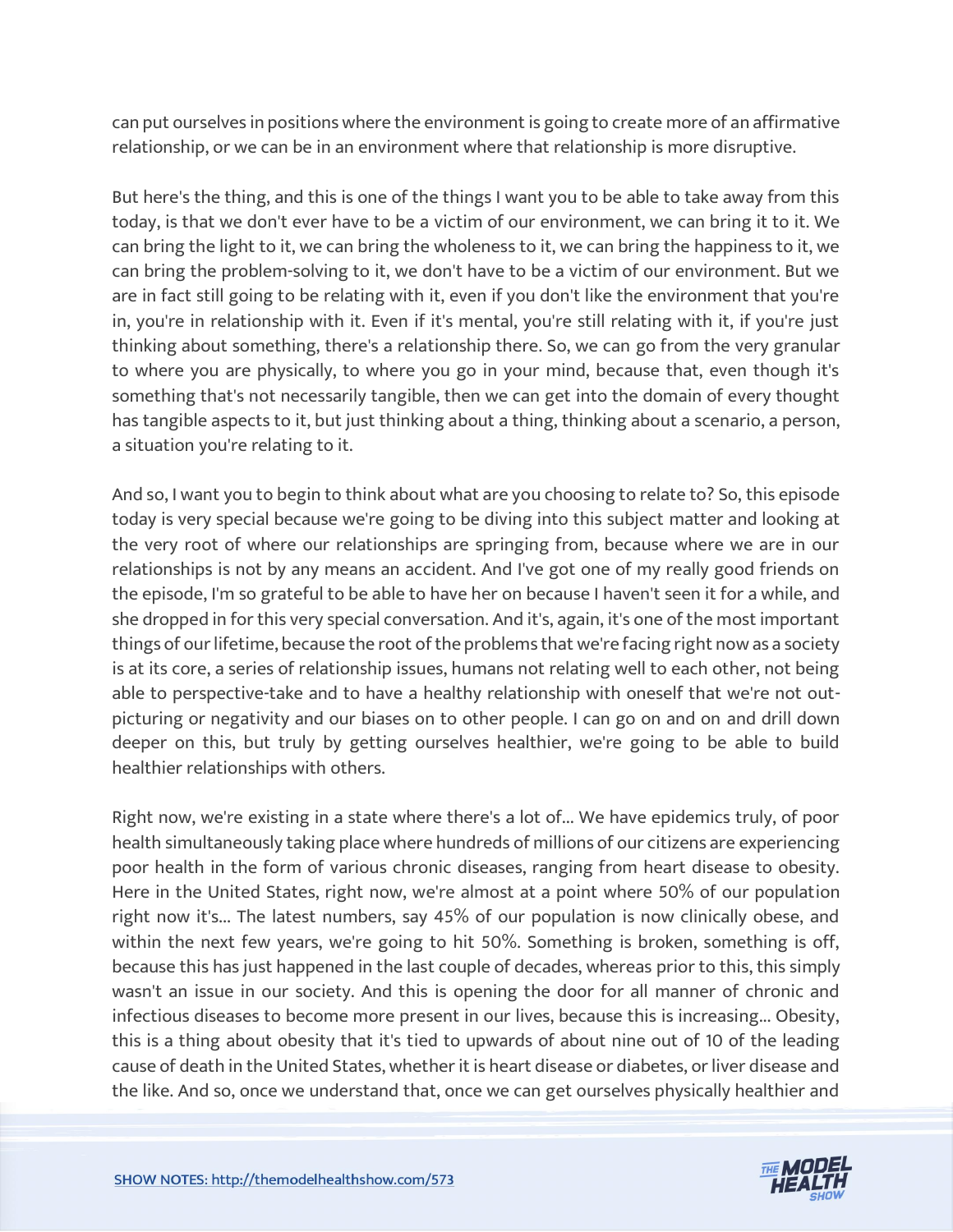mentally healthier, we're creating a new landscape, a new environment that is more inviting of empathy and compassion. It's not that when we are in a poor state of health that we can't have compassion, we absolutely can.

It's just such a deeper drain and requirement of energy to be able to do that, because all of these things, especially when it takes work, it's going to take energy. When it takes work to extend yourself into conversation that you don't agree with and not just express anger, and vitriol, it's going to take energy. And so, to access that energy, to cultivate and have that energy, we need to get ourselves and our families healthier, our communities healthier, physically, and mentally healthier, doing that inner work to have a healthy inner relationship. So again, really, really excited about this episode. Now, the first time that I met our special guest, which is well over a decade ago, she was really a mover and shaker in the realm of nutrition, and we really connected on that point. I remember being at an event and I was there with my wife, and we were hanging out and she actually brought a Vitamix with her, not my wife, but my special guest had a Vitamix that she had brought along with her, so we were in her room making smoothies, talking about nutrition and all these cool things. And it's just one of the great things about her, it's just the diversity of things she's been involved in and the ability to continue to create wonderful things as well.

But even in that moment, we were adding a green super food blend to our smoothies, and this is something I encourage everybody to do today, because it's so simple and it's a clinically proven way to provide our body with an abundance of micronutrients that are becoming increasingly deficient in our food supply. So, we have this concept in our culture of a 'multivitamin', which is often through synthetic means to create that product. Your DNA has not associated with these synthetic versions of these nutrients, we've evolved having these nutrients come from real foods. So how about we did a super food concentrate, but not just that we're talking about the best stuff, organic, cold processed and super green nutrient-dense foods like spirulina, chlorella, but in a way that tastes good where it's combined with other dathogenic nutrient sources like ashwagandha, a little coconut water, and just having a refreshing minty flavor to it.

I'm talking about Organifi green juice. Spirulina is over 70% protein by weight, one of the densest sources of bio-available magnesium and rare compounds like pyocyanin, which now we have purview evidence demonstrating how pyocyanin is able to stimulate the production of new stem cells is a process called Stem Cell Genesis. And it's just remarkable, like Cheerios, can't do that. Alright. This is incredible that this food has this capacity, go to organifi.com/model, that's O-R-G-A-N-I-F-I.com/model, and you get 20% off their incredible green juice formula. They also have an amazing red juice blend and their organifi gold is just absolutely remarkable. Head over there, check them out, ASAP, this is how we truly revitalize

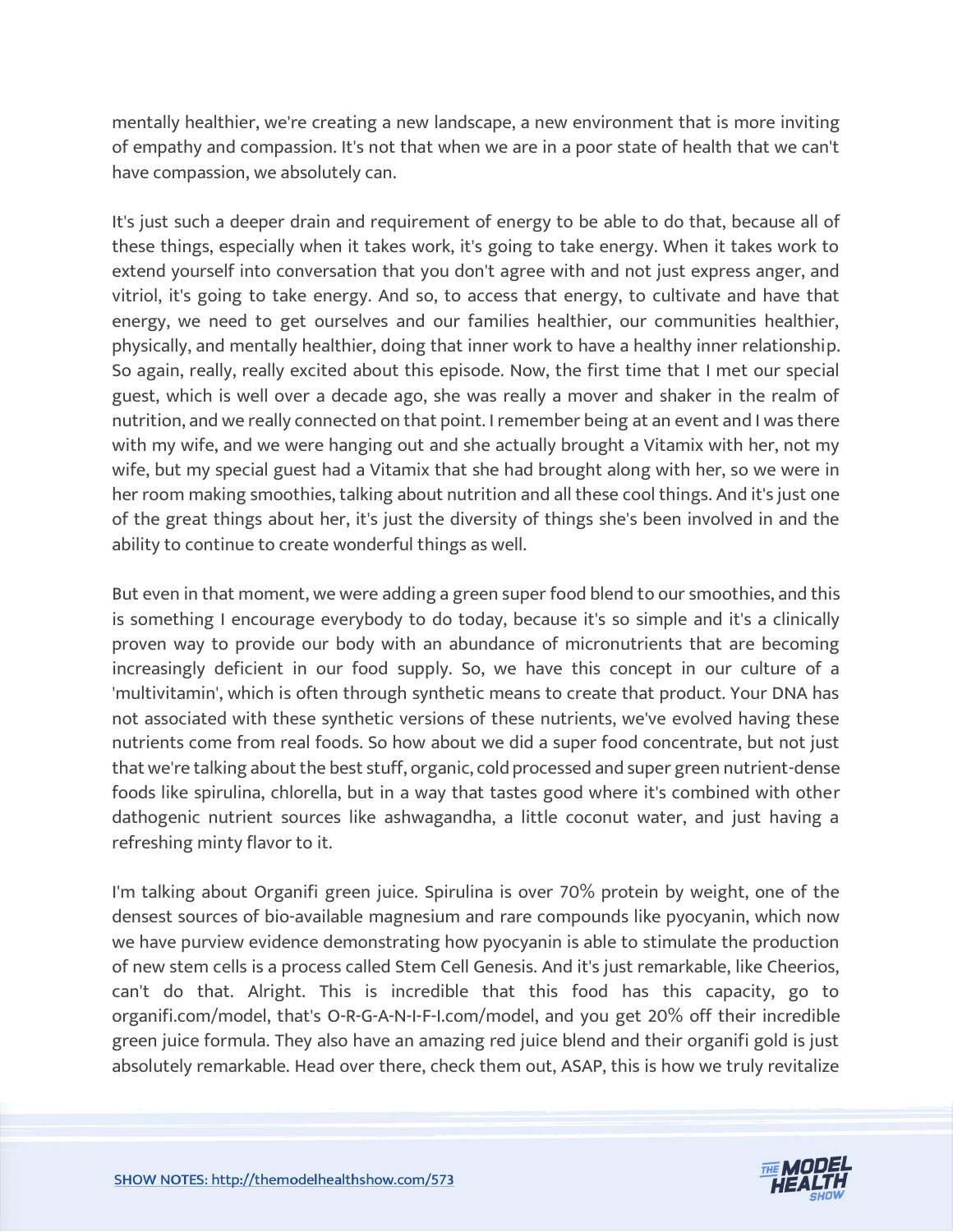our bodies and flood our tissues with bioavailable nutrients. Go to organifi.com/model, now let's get to the Apple Podcast review of the week.

**ITUNES REVIEW:** Another five-star review titled "authentic, meaningful and delivered with love and respect" by Epiphone. "I'm a retired educator, principal of 38 years, and I recognize a gifted teacher when I hear one. My husband and I learned about Shawn when we heard him interviewed on Dr. Mark Hyman podcast. We immediately looked him up and immersed ourselves in his videos and podcasts. I've gone all the way back to the first one because I don't want to miss a thing. Our lives have been positively and profoundly impacted by the information he shares, I'm also grateful that he delivers his content with respect and love in these challenging times. It's fresh air and sunlight."

**SHAWN STEVENSON:** That's so special. Thank you, thank you. Thank you so much for sharing that over an Apple Podcast, that hit my heart, I appreciate it so much. And listen, if you get to do so, please pop over to Apple Podcast and leave a review for The Model Health Show, make sure that you're subscribed through The Model Health show, hit the Subscribe button. Some folks tune into the show every week, but sometimes they miss episodes because they're not actually subscribed to the show. And of course, you can subscribe if you're listening on Spotify or any other podcast medium, you can actually rate this show on Spotify now, so that would really, really help. If you're listening on Spotify, please head over and rate the show, give it the best rating possible. I appreciate you so much, and now let's get to our special guest and topic of the day. Now, this episode is for the lover in you, this is for everybody, no matter what kind of relationship you're in, you're going to get some value from this episode. Our guest is Sheleana Aiyana, and she's the founder of Rising Woman, a growing community of more than three million readers.

She has years of experience in relationship therapies, and more than 30,000 women in 146 countries have taken her flagship program, 'Becoming the One', and her new book by the same name is now available, 'Becoming the One, and it's wonderful. Now, we're going to dive into that right now, and provide some game-changing insights about our relationships with the amazing Sheleana Aiyana. Sheleana, welcome to the Model Health Show, so good to see you again.

**SHELEANA AIYANA:** Thanks, I'm so excited to be here.

**SHAWN STEVENSON:** It's been a while.

**SHELEANA AIYANA:** It has a few years.

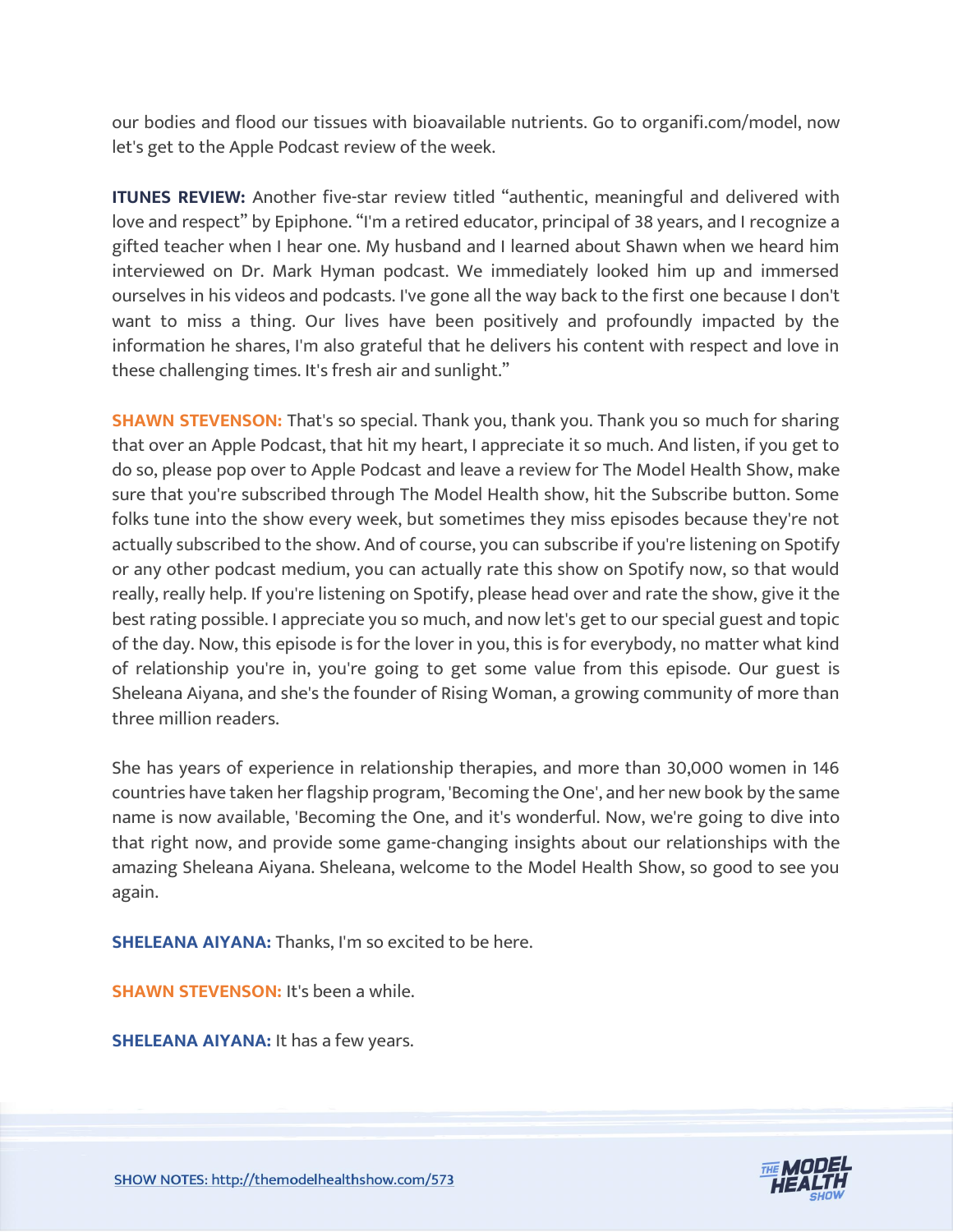**SHAWN STEVENSON:** Yeah. You're somebody who... You've always supported me, and I appreciate that. You're just a really special person, awesome, and this book, Listen, I want everybody to know that this episode is one of the most important subject matters, period, because our relationships affect, I believe, every aspect of our lives, and it's kind of like the linchpin for our health, our mental health... Obviously, our success in life requires these relationships. And so, I just got to kick this off by sharing the first page. I was like, "No, she didn't. You're just going to get right to the point." You said that when we operate from our past wounds or seek external fulfillment, we might approach dating and relationships as if they're a performance, we show up in whatever way we think will impress the other person or keep them interested, but we can't win someone's love by pretending to be someone we're not. And I made this little action figure thing here, I know it kind of looks like a cup of tea, like a cup of coffee, that's actually a brain-exploding emoji that I drew. I'm a terrible, small cartoon artist, but man, it's just like... It's getting right to the point.

So, let's unpack what this means, because immediately it just made me think about in relationship contexts, today, when folks are looking for love, in a sense, we have a representative that we put forward. And this is really getting to the heart of that.

**SHELEANA AIYANA:** Yeah, well, and I think so much of our culture really does tell us that there's somebody outside of us that we're waiting for to come and complete us and make us whole, and so we've all sort of been wandering around with this idea that I'm looking for my other half, I'm half a person. And we also have a lot of these beliefs that we're broken somehow, and really, when we're operating from that place, there's no way that we're actually going to call in a healthy aligned partner because we don't know who we are, and we don't know what we stand for. And so, a lot of this book is really a reclaiming in relationship to self and knowing that when our relationship to self is anchored in truth, then our relationships to everybody else will be anchored in truth. So, it's that foundation that we live from.

**SHAWN STEVENSON:** That's facts. I'm wondering, and I think of other people wonder as well, this is called, Becoming the One. I felt like some Neo vibe as well, but ultimately, you bring about the fact that the most important relationship that we have or will ever have is the relationship we have with ourselves. So can you share why did you make that the emphasis of the book.

**SHELEANA AIYANA:** Like I said, there's so much media influence and cultural influence that tells us that we're waiting to find the one in order to be happy, but actually it's the opposite, until we are happy within ourselves and we recognize that we are whole, we won't be able to create those kinds of relationships that we want, so it's shifting from fantasy to reality, but in a really beautiful way. 'Cause there's actually so much more magic and medicine that can happen when we're anchored in reality, and when we can say, "Here's who I am, here's what I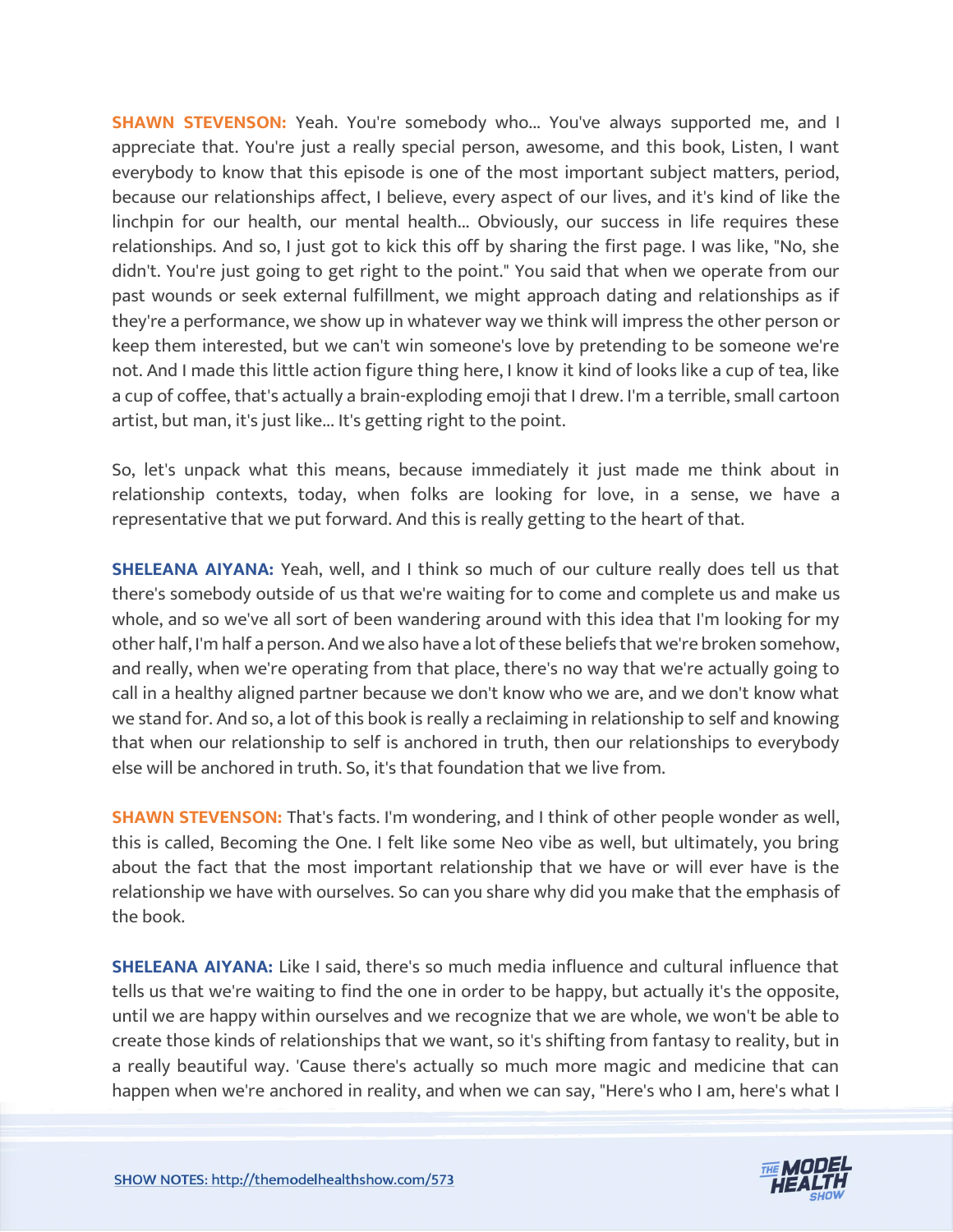stand for, here's what I value." And we go out into the world from that place, we're emanating our essence and then the right people can really come into our lives, and I had so many experiences through childhood and growing up in really dysfunctional chaotic environments that shaped my experience of love in relationship to be really chaotic and dysfunctional, you could almost not even call it love, it's just repeating trauma patterns.

And it's been such a huge journey for me to figure out, "Okay, what is at the heart of this?" If I really want to be in relationship, if I really want to experience love and family and connection, what's in the way? And so much of that for all of us, is really our past wounding, our stories, our walls, our guards, all of the defenses that we've built to protect our hearts, because along the way, we learned that that's what we have to do. And I think ultimately, relationship is the greatest gift, we're literally here to be in relationship, if we're not in relationship, what are we here for? We know that our health improves when we're in relationship, we know that one of the leading causes of depression is loneliness, and that's not just to say romantic relationship, this is just friendship, family connection, community. It's literally wired into us, we need it to survive, and yet we don't prioritize it, or we approach it very nonchalantly, like we just fall into relationship, your life partner, your romantic partner, that is such a big decision. But we don't actually set a foundation for that, we don't prepare. And I want to change that.

**SHAWN STEVENSON:** Yeah. That's... The way you even said that that's remarkable because we're not... We abandoned logic in a sense when we're doing the relationship thing. And love has its own logic, emotion has its own logic, and this is even speaking to the communication and connection that we have just within our species. Like some of the conflicts that I might have with my wife, which... She's my best friend, she's amazing, but it's me, I'm a very... I tend to be very logical and analytical, and just... That's just how I roll. And she might have something that I'm just like, "That's not logical." But using that language with her and also me saying that ultimately, if I really want to pick this apart, that's not a logical statement for me to say it's not logical because her emotion has a logic to it. And so, but I think it's kind of like we fall... Like you said, we fall into it, we fall in love. Are you going to get up though?

It's just like... So, coming into it as more of a complete person, and this is what you're really advocating, because I think that... And let's talk about this. One of the things that folks experience consistently is this pattern, you even said the word pattern, of being in the same type of relationship or attracting the same type of people, it might not be exactly the same, but the same trauma patterns. So, let's talk a little bit more about that specifically, what a trauma pattern is.

**SHELEANA AIYANA:** Yeah, well, most of us have a script that we're living out. We're running on a story that we either inherited or that we began to create when we were very young, and usually that conditioning is happening in our first family environments. What are we observing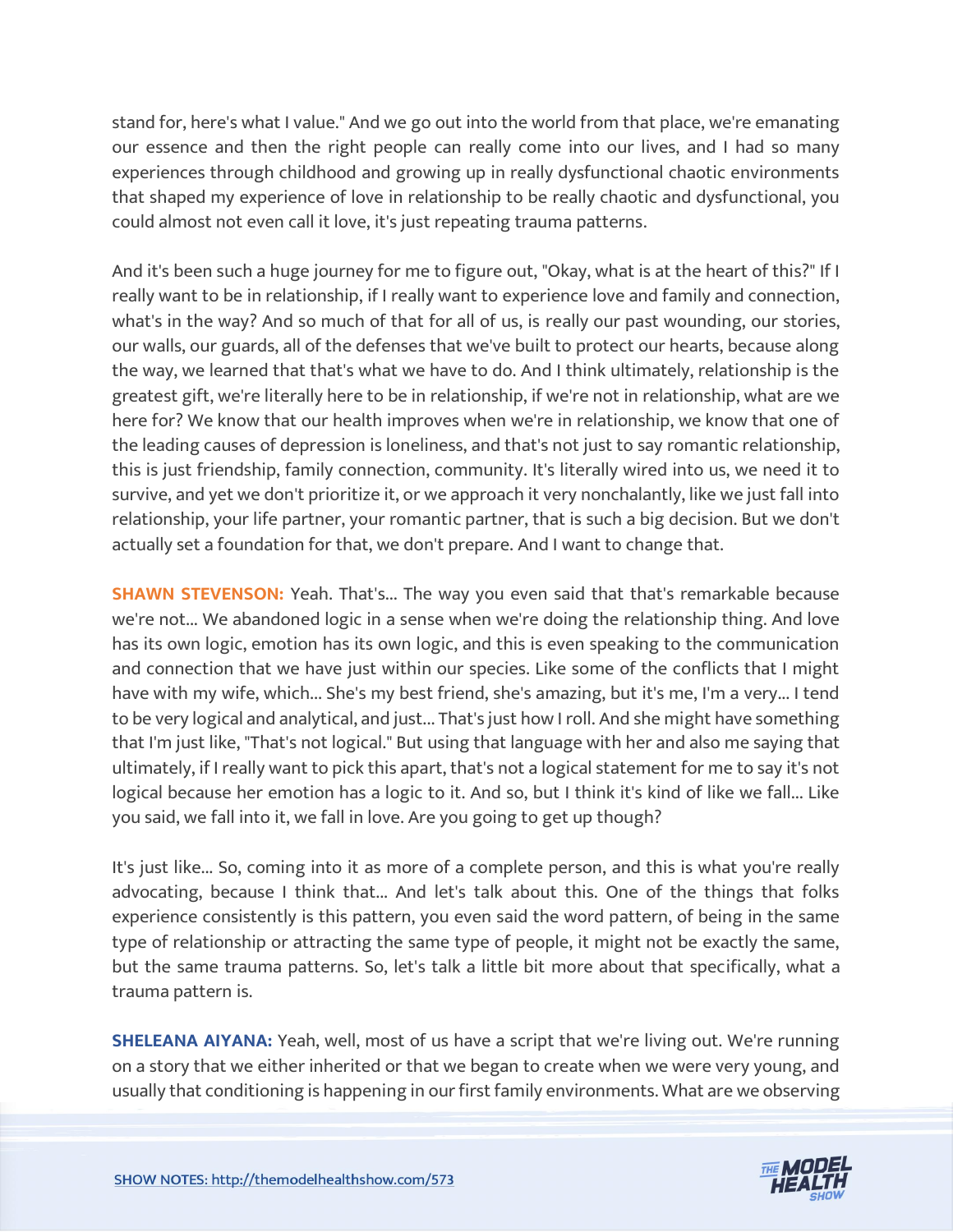about love and about connection and about communication and safety, and are we safe to express ourselves, are we not? All of these things. And we eventually, we become adults, or at least we have adult bodies, and then we end up in these romantic partnerships where we don't realize that we're actually wanting to resolve some of old wounds, we're wanting to get complete on some of those things and especially we're wanting to be seen, heard and understood in the ways that we didn't feel like we were when we were young. And the challenge is, is that when we attract partners, they almost always mirror our wounds, and they're usually opposite to us in some way. Even... You know how you're talking about you and Anne, and of course, Ben and I are the same. It's like, I'm more emotional, he's more logical, so it's like he's more head, I'm more heart, but we have to come together and understand that, and ultimately, these are containers for growth.

But what happens is that we just play out these patterns where we see our partners as our enemies, and that sounds really extreme, and people will be like, "I don't think of that." But it's like, look back at your past relationships, how many of those ended catastrophically, and did you blame them for everything? Or how many relationships have we ended because we felt like there was just something wrong with that partner, and we were out looking for the one. 'Cause, "Oh, you're just not the one." And really, these are trauma patterns that are playing out, and again, too, a lot of the times, we can experience things like repeated rejection or abandonment, or everything will feel like abandonment because we're conditioned for that. And that was a big part of my story, the abandonment wound, and that awakening around it was what catalyzed this entire journey for me. And maybe later, I'll tell the story about that, 'cause you were a part of that actually, I called you when I was in that.

**SHAWN STEVENSON:** I remember it. Even that there was a connective tissue there for me to even receive that call, but yeah, even I know you but to actually know you in these pages was just like a really... I felt it, and I actually felt... I think a lot of people who have that similar thing and some kind of in it, so the emotion hit because it exists in me too, so can you share that? Just share where that abandonment the root of it was for you.

**SHELEANA AIYANA:** Yeah, for me it was... My story is long, so I'm going to summarize here, but when I was born, my mom, she was 22 and she was struggling with very complex PTSD, from childhood trauma and severe mental illness. I never met my father. Our first debut into the world was being snuck out of the back door of the hospital at 2 AM because we were on the run. And so I often say I'm a runner, but it's not a joke, it's like it's in my nervous system, is like I'm still working out that pattern in life. And so when I was three, my mom drops me off at a foster home in the middle of the night, she just kind of packed me up and then took me to this house and I didn't know where I was, and then she drove away, and I just remember screaming and yelling, and then other things happened in that environment that caused trauma for me, and then throughout my life, I know sometimes I'd be with my mom and then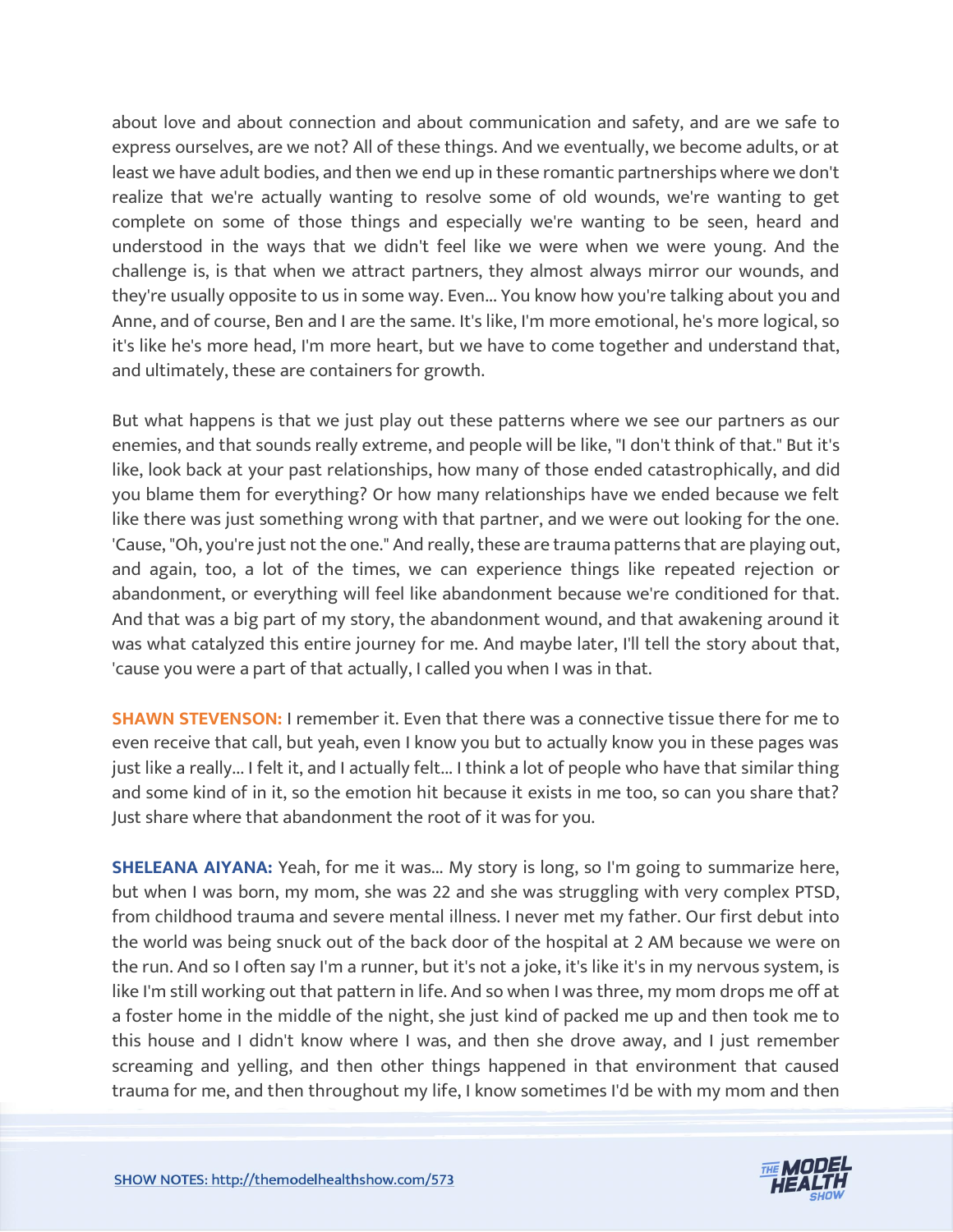sometimes I'd be back in foster homes for long periods of time. She would get sick, and I didn't know, and she would be in the hospital getting treatment for six months at a time, and I wouldn't see her, I just get dropped off at some stranger's house and she would be gone.

**SHAWN STEVENSON:** And you really loved her.

**SHELEANA AIYANA:** I did, and I love her and I'm so grateful to her for this life and at the time, I didn't understand what was going on, and I just really knew I wanted my mom. And so, when I was around 12, I got into trouble. I was the AWOL kid, there was a police officer assigned to my case, I got a birthday card from my police officer, they knew me in that town that I lived in, and I was known by Social Services as the AWOL kid, 'cause it was like... I was never where I was supposed to be. I was always running away.

**SHAWN STEVENSON:** Wow. I wouldn't... People would never know that if they see you like, Wow.

**SHELEANA AIYANA:** No, and that's the thing is that we don't really know people's stories until we really open our hearts to them, but yeah, it was a wild time. I was drinking and doing drugs and partying, and by the time I was 16, I was out on my own working two jobs and homeschooling myself, but yeah, that's like that story of abandonment, so you can see how I was destined to attract chaos in my relationships and I had no foundation for what healthy love look like, or no understanding that I could consciously choose a partner based on my values, because I was living in survival mode, like so many of us, and so we end up in these relationships that are just all we know. It's where our nervous system is vibing at, and so I remember when I was in my early 20s and I went through divorce and ended in betrayal and my cat disappeared.

And my ex at the time just took off with someone else, I lost everything, my business, my money, everything, and then to top it off, my abandonment mood was so triggered, I was so back in that state of being three years old that I gained 25 or 30 pounds in a matter of a month, and when I got my hormones tested, I had none left. All I had running in my body was cortisol. I broke out in a rash and acne all over my body, my face was swollen, I'd wake up in the morning and I couldn't open my eyes. I was sick and it was so much my wounding. I was like, I hadn't let myself feel all of the pain that I had buried so deeply, I had never felt pain in my life, I just bypassed it all until that moment, and then it all came, and my body couldn't handle it. And I remember calling you and I was like, I need help. What do I do? I need... Give me a diet plan or a workout plan, and you gave me some funny advice too at that time, and I was just about to meet Ben as well at that time, but yeah, I was really grateful to have friends that I could call to support me through that, but it was just really incredible to see how much the body can respond to our traumas and our pain, and those are patterns that will keep playing out until

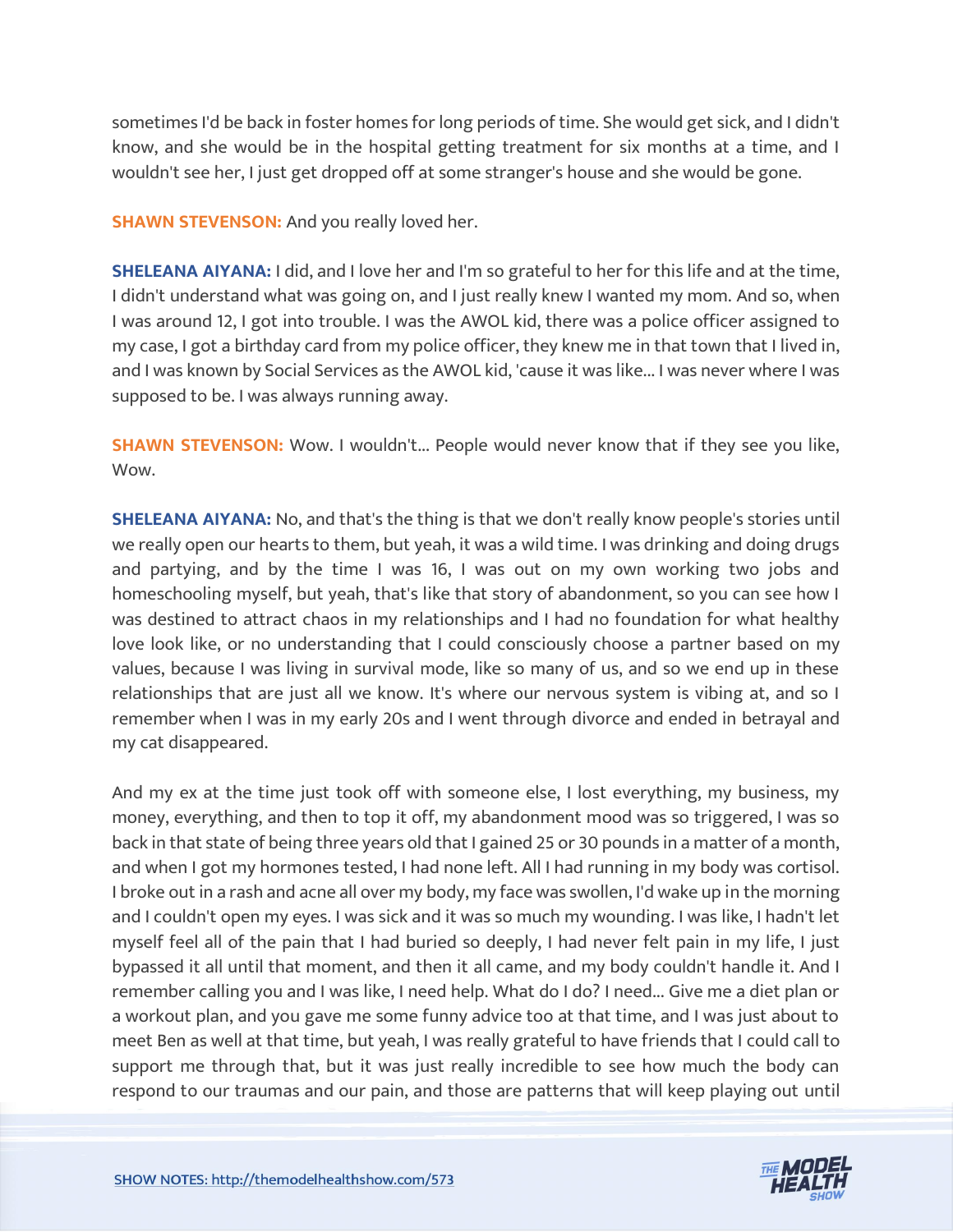we do something about them. We have to do the work so that we can enter into a healthier dynamic.

**SHAWN STEVENSON:** That's so powerful. I love this. This is another thing that you talked about in the book that was just like, I stopped for a moment and just sat with it, is that during these times, it's actually... One of our greatest opportunities, it's like a great gift, because that the wound is so sensitive, you're willing to do something, it's like an opening for action, potential because you want to get better, It's very much like a physical problem, a health crisis, when we have a traumatic issue in our personal relationships, there's an opening there for us to take action, because when things are rolling along, this is not the time you're going to do the inner work necessary to heal your abandonment issues that are causing this repetition in pain and continuous problems, you're just kind of chugging along through life, but when something happens, when there's a break, it's like an opportunity. So same thing with the health crisis, oftentimes we're just skating through life until boom, you're never going to be out of pain again, that was my diagnosis. You're going to be pain for the rest of your life. You'll never walk normally again, or you have cancer, whatever the diagnosis might be for somebody that oftentimes sparks the opportunity that's when people want to do something about it.

I'm saying this for folks that are listening that are dealing with heartbreak or that have heartbreak that is imminent coming up, that's an opportunity to opening for change, and that's really what happened with you.

**SHELEANA AIYANA:** Yeah, and you're so right, it really is the pivotal moment, whether it's the health crisis or the emotional crisis, where all of them all at once, I think as humans, there's something about crisis that really cracks us open and it's in those moments of shatter that we are ready. So, when I get women coming to me who are at their rock bottom, as much as I can hold that tenderness and be empathetic, I'm also excited because I'm like, you're ready, and you have no idea. You have to go through this dark tunnel right now, and it's going to be painful as hell, and it's going to suck, and on the other side of this, you're going to know yourself more deeply, you're going to have everything you need to create the life you actually want to create, because you haven't self-abandoned, because when we hit these moments of loss or break up, or we're just so tired of hitting that same wall in our patterns over and over again, we really do have a choice, there's always a choice, and a lot of us will choose to numb it out. We'll just go binge Netflix. We'll just eat everything in sight.

We'll use substances, shopping, all of those things, and I've done those things too, and we can also go into it, and we can kind of let it take us, and we can just surrender to it and just go into the abyss and let it transform us. And if we take the path of numbing, chances are, we'll find somebody new and for a time they're going to look really exciting to us and they're going to be the one, and then, maybe three months, maybe six months, maybe a year and a half later.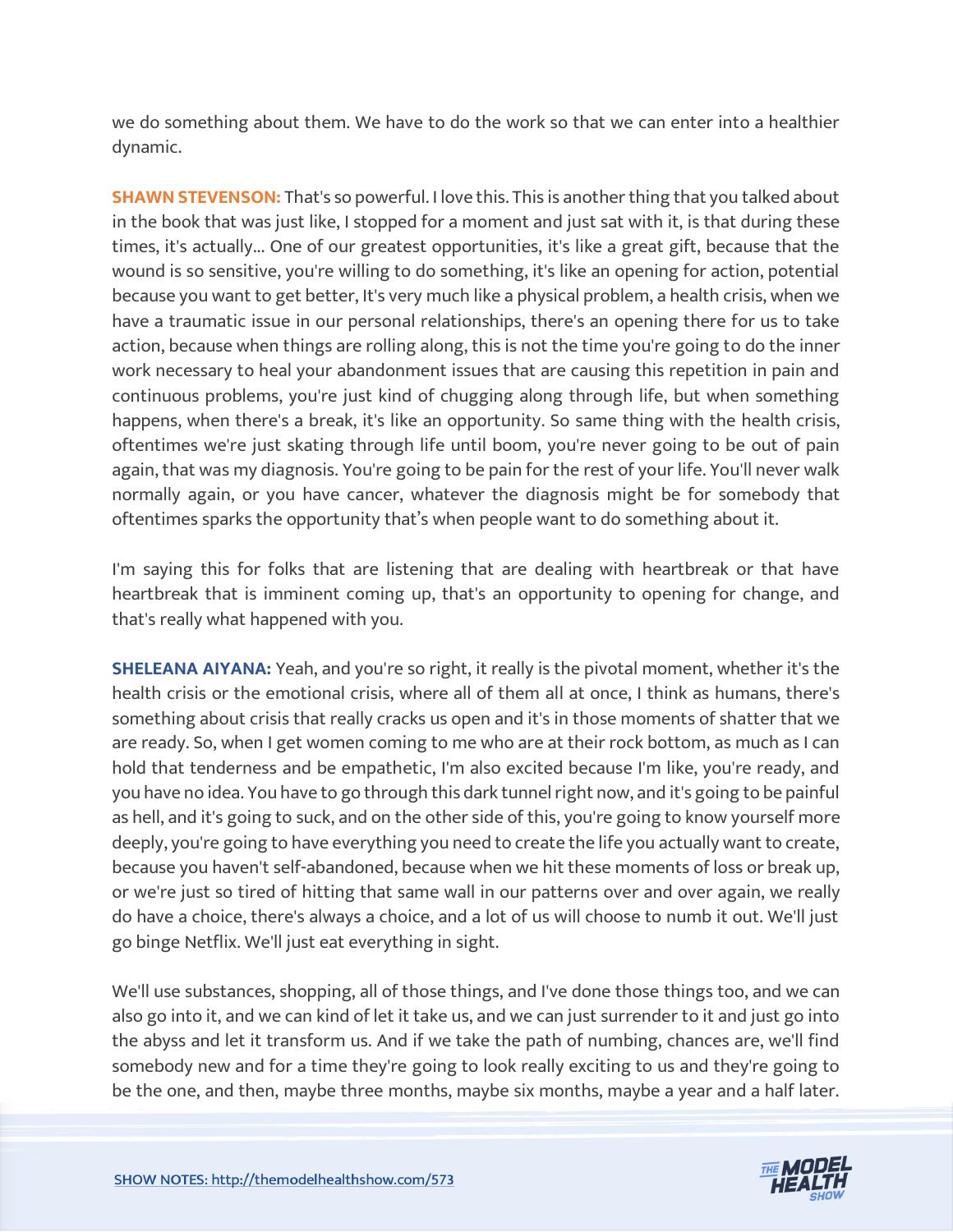What do you know? We're right back where we started, and the illusion of the one is once again shattered, and that's what happens when we just don't want to take a look at how our patterns are showing up in our lives versus, we do it a little bit more consciously. And yes, you're still going to have the illusion shattered, no relationship is perfect, but chances are, you'll have called in a partner who's willing to ride those waves with you, 'cause you rode those waves first.

#### **SHAWN STEVENSON:** Yeah, ah men surfboard?

#### **SHELEANA AIYANA:** Totally.

**SHAWN STEVENSON:** This reminds me of another thing that you talked about, which is essentially in our relationships for the average person is on the job training, we are showing up already, seemingly fractured, we don't realize the wholeness that we are, and we're just kind of... We're kind of crash Test Dummies for ourselves and running into this person, running into that person, and figuring stuff out along the away, but ultimately, when you finally achieve lasting happiness is when you realize that you literally don't need someone to say or to do something for you to be okay.

#### **SHELEANA AIYANA: Exactly.**

**SHAWN STEVENSON:** Often in the world right now, we want the other person, we want the person to just say what we want, do what we want, we might lie to ourselves and say that's not the case, and we really... And I've done this as well, which is like, we just want them to say the thin. And I also feel like I shouldn't have to tell you what I want you to say and it's because of this very romanticized programming that we get. Let's talk about that.

**SHELEANA AIYANA:** Well, it's seeing relationship as something to give to us versus a container in which we are growing together, like I give the example of a power grid versus a vacuum. In a vacuum relationship, we're just taking it all and then where does it go? Nothing comes back, and so the vacuum is broken and then you want throw it out, you don't want a vacuum spitting all of its crap back out, or you have a power grid where you're both creating this abundance of energy and that it's giving to the community. And I see a relationship that is on purpose as something that is fueling us both to be more of service, 'cause that's really ultimately why we're here is to be of service to our fellow humans.

And so, I think relationship really has to be about truth and about honoring ourselves and seeing love as a container for growth rather than validate me, give me what I want, tell me what I want to hear, loose yourself in me essentially, and let me loose myself in you so that we can become this little globe moving through the world, which isn't really that healthy. In a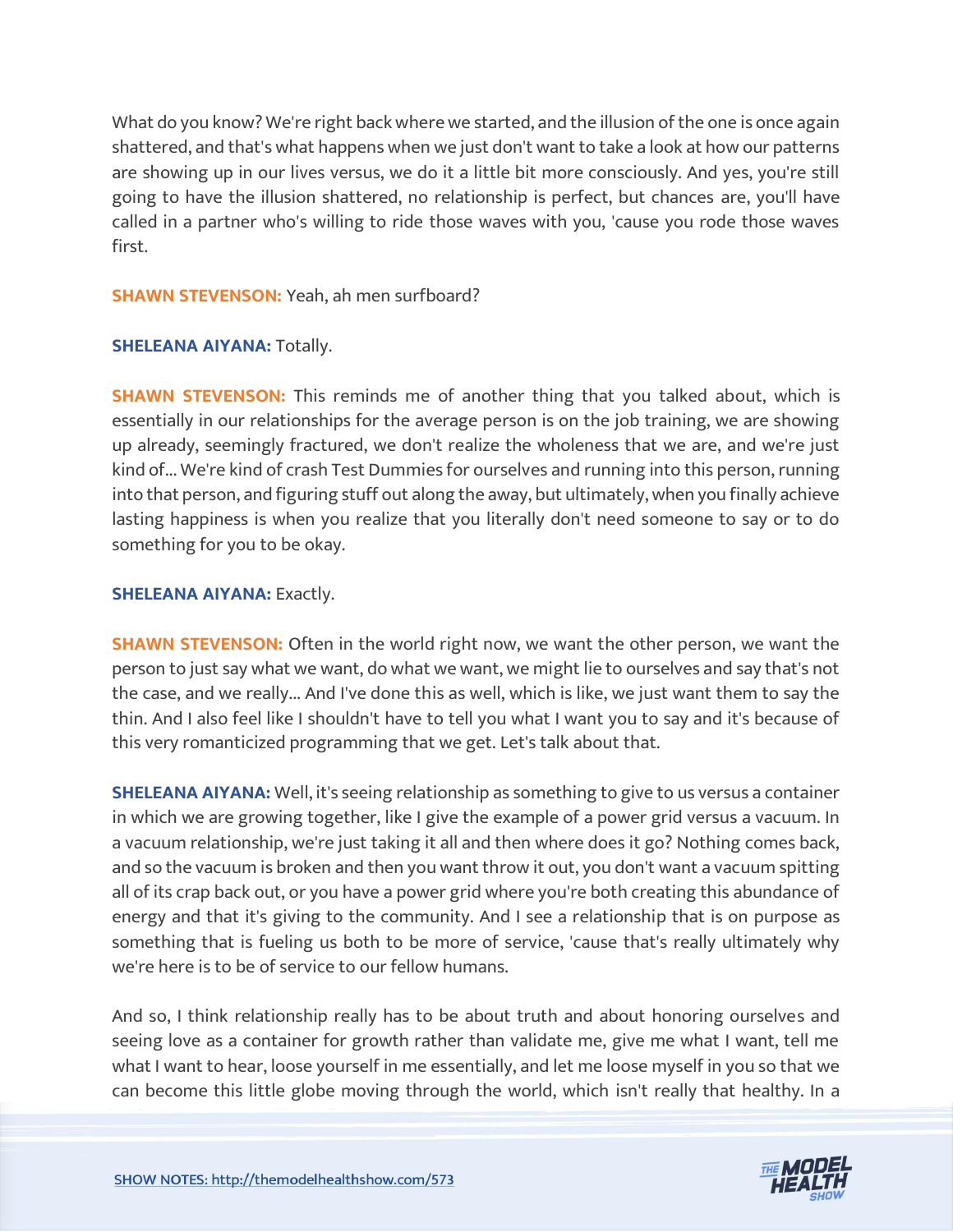healthy relationship, you're inevitably going to have conflict, you're inevitably going to have difference, because if you're being true to yourself, you're not always going to agree, you're not going to be the same, and there's medicine in that. We can balance each other out, we can learn things from each other, we can expand our perspectives, we can heal, and the media doesn't really demonstrate that very well, and most of us didn't grow up in environments where that was the case, there's often these unconscious contracts in family systems where everybody agrees to play a certain role, and if you try to step out of that role you're not welcome, or you're put back into your place.

You've got the quiet one, the scapegoat, the loud one, the bad one, all of these roles. And then in the media, it's like, what do you see? You see this intense, hot passion that's also totally disturbed, it's like chaotic rollercoaster, and so we're kind of conditioned to think that healthy love is boring, when actually, I think boring can be really nice, what we think of boring love for me, just the day-to-day, being with a partner that you love, enjoying life and being able to celebrate the small little moments, to me, that's higher success in relationship, it's about remembering that it's not about these big extravagant rushes, it's about allowing yourself to experience happiness and contentment day-to-day.

**SHAWN STEVENSON:** That's what actual life is like a successful relationship. That's what it is, but we don't see that glorified. When you mentioned media and our examples, I thought about, it just came rushing into my head, all of these Disney movies where we have the person who needs to be rescued and the rescuer. The rescuee and the rescuer relationship, and how we're programming our children, if you want this relationship, you're going to have to rescue her, you're her rescuer, you're her savior, and for the other side, it's just like you have to find that person who's going to save you from your demons, from whatever you've been through, and man, that is crazy, like it's freaking me out. It's in so many movies.

**SHELEANA AIYANA:** I know, and I love all of those old Disney movies when I was a kid, I love them all. And I also see how the conditioning there is really rough. I'm like, I don't think I'm going to put that on for my kids because just the patterns that we're learning from those movies. We see it in our reality now, and that's another part of self-abandonment that we don't really talk about very often is how so many people are conditioned to save and to rescue and to leave their center to make somebody else feel better, but ultimately that can be a really selfish act as well, because we're just trying to get rid of our own anxiety of like, What's it going to feel like if I have to say no to this person and they're going to be upset with me, or what will I have to feel inside of myself if I don't focus all of my energy on trying to fix or caretake this person and instead I have to focus on what's going on right here now, and I can really identify with that because from the moment I was like two years old, I was caretaking my mother and she'd come home and she would be drunk and I would make a bed for her on the bathroom

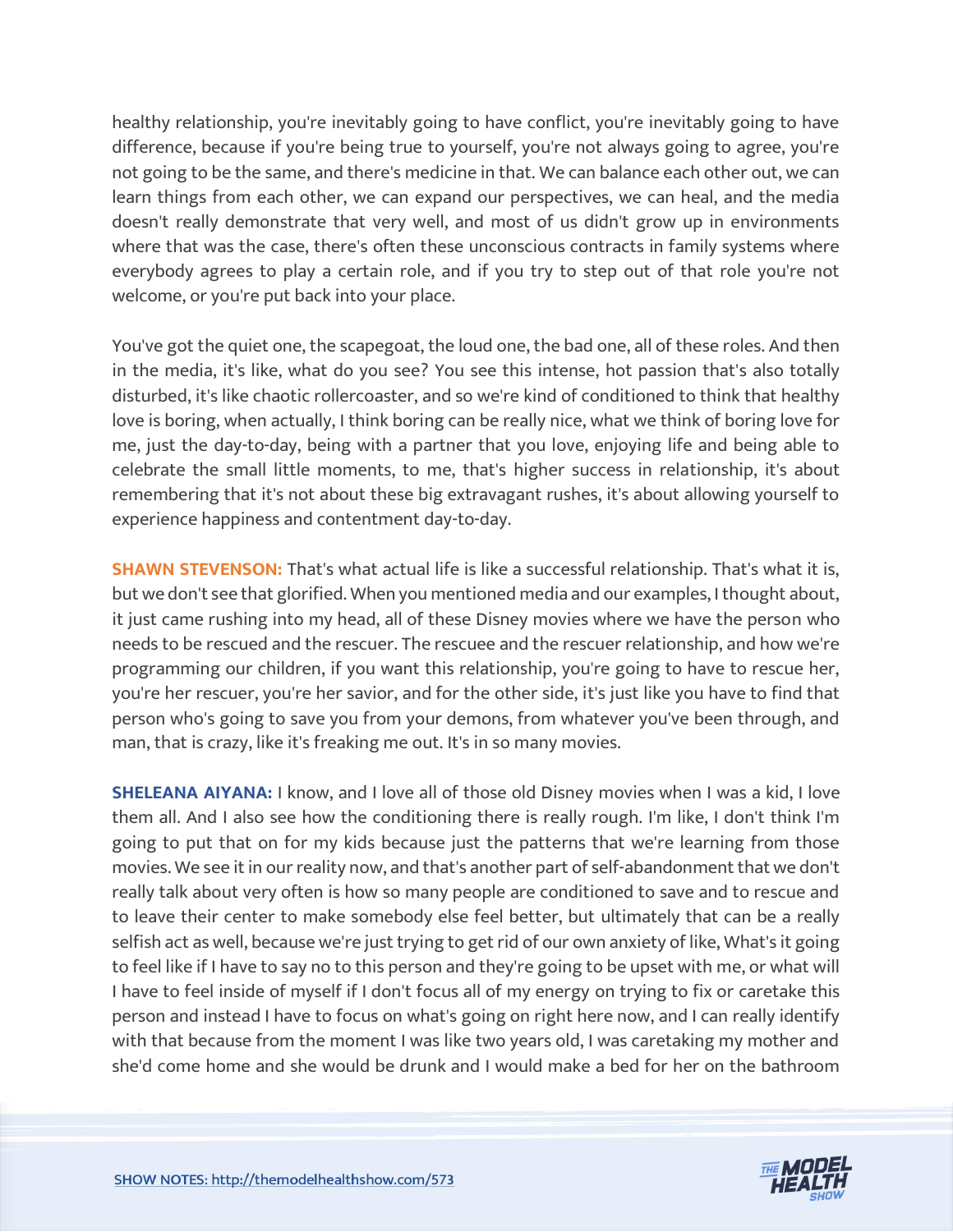floor and bring a cookie sheet with tooth paste and a tooth brush and want to brush her teeth for her and...

So, all my life, all I knew was caretaking, so of course, I attracted partners who played the helpless role, and I played this, I've got it all together, I'll take care of everything. But ultimately, those types of dynamics, they usually end in betrayal because if we're in this helpless rescuer dynamic, the person who's playing that helpless role, they have no choice but to eventually try to individuate from you, and how does that usually end up, they have to go and find themselves and oftentimes it ends in a really painful way, and then you're like, but I gave everything to you, I took care of you. How could you do this to me? But the highest thing would have been just to say, you know what, I see you're struggling right now, and I know you're going to figure it out, I trust you, I love you, I'm here, but I'm not going to save you. I think we got to learn how to do that more in relationship, we really want to empower each other instead of enable each other.

**SHAWN STEVENSON:** There isn't a Disney movie for this yet, but and by the way, I don't want folks to be like, we can't watch Cinderella now, Shawn. Absolutely. You can watch Cinderella, but now it can spark a conversation, you can have context, So just don't put the thing on your kid to have that go deep into their psyche and without any context, but it's wonderful to see how things are evolving right now, and like I said, I really do believe that this is the most important subject matter for us to be talking about, even though currently worldwide we're experiencing what appears to be on the surface of health issue, but this is... All of the dissonance is really the under-guarding aspect is disrupted relationships with people, people who are hurting themselves, and people who are... They're operating in relationships where they're creating inclusion of certain people, but the exclusion of others, and all these other principles, they are really based on fear, and until we get healthier relationships help to generate healthier humans, we're going to keep falling into the same patterns.

And because of your book, it sparked a whole... For hours, I went into this rabbit hole of research and I've kind of flirted with it years ago, it's there in my mental Rolodex, where I'm just like, I've got to check out where we get... Where are we with the science on this now. This was published in neuropsychopharmacology, and then we're looking at the environmental influence of our past trauma that is getting passed along to our offspring, and the data is thick on it now. Literally, the stuff you're going through and not addressing, it's getting passed on, not to just to your offspring, but to their offspring, and this particular study, they also were uncovering that positive experiences help to nullify those things and helps you to pass on healthier genetic imprints for your kids as well.

So, it's not like you went through stuff in your life, and it's been a lot of bad stuff, I'm going to pass this on to my kid, there's nothing I can do about it. You can do something about it right

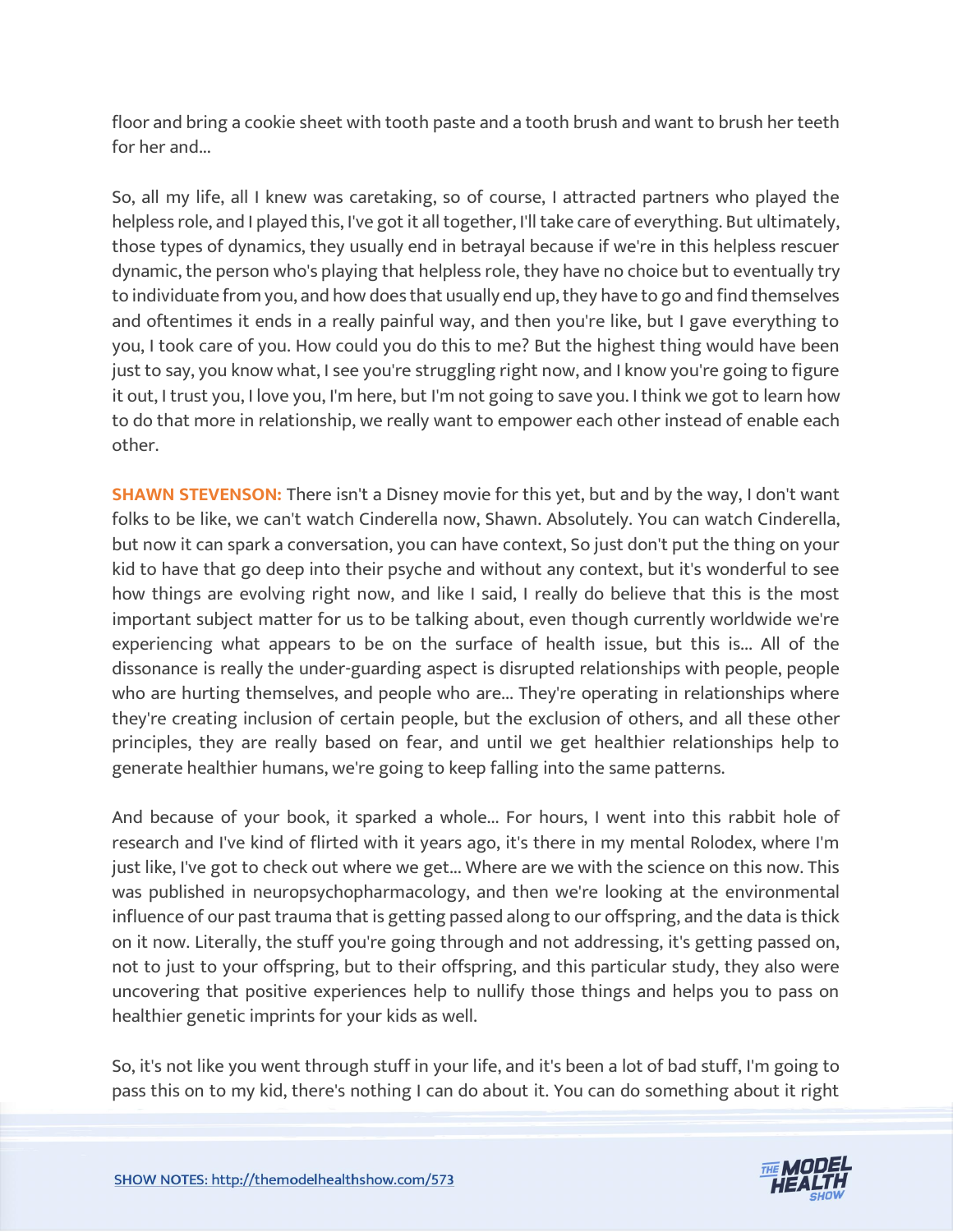now by focusing on healing, so I'll throw a screenshot of this study up for everybody, but there's so much on it. And this is just one of the many things that you covered in the book, and I want to ask you about this, you said in the book, you were talking about how our bodies and minds need to integrate the truth that we are capable of creating healthy relationships regardless of what we've experienced or witnessed in our lives, so we have to have that integrated into our body. What do you mean by that?

**SHELEANA AIYANA:** Yeah, well, it's interesting that you brought up that study because that's something that I've gone deep into as well, because anyone who has had a family trauma or past trauma, and I'm sure you can relate to this, having kids can be scary because you want to protect them from everything, you want them to have such a better life than you had, and ultimately, the best thing that we can do is heal ourselves, so many of us, we are afraid that deep down we're broken and that there's nothing that we can do or that we can't heal or that we're the exception. And so, a lot of times that's because we're focused so much on mindset and positivity and empowerment work, and I'm not saying that there's no place for that. Of course, there is. There's a place for that in my life, in my early days, 10 years ago when I got started, that's where I started out, my patterns weren't changing because in the body and in the deep depths of my psyche, I still believed that I was broken and unworthy in some way. And so, we have to go slow, we can't just overwhelm ourselves with all of this positivity, we can't bypass by just telling ourselves that we're going to manifest what we want, we actually also have to nurture our bodies to accept that it's okay to move forward.

And so in somatic work, we know that the tissues and the nervous system actually store memory and store information, and so simple things, even noticing how you feel when something happens in a traumatizing situation and actually moving the way that your body wants to move, or air punching and kicking or going for a run, if all of a sudden your body feels like moving, these are the things that we do to move through our experiences rather than just holding on to them in the body, you see it like an animal they shake a lot. I notice my dog, Brody whenever he has any type of stressful situation, he shakes right away and we were always like, Yeah, shake it off, just get rid of that stress, but we have learned to freeze and self-protect, and of course that's a valid survival instinct as well, though, eventually we need to find a way to move that trauma out of the body, so I often talk about somatic experiencing work for that, where you work with a practitioner and they actually help you hands-on, like holding your kidneys and holding your organs and letting your body release, and I've had crazy experiences doing that, like laying on a table and someone's holding my kidneys, and I'm actually feeling cramping and pulsing and releasing, and then all of a sudden I'm actually hearing and seeing what pattern is being released from that organ.

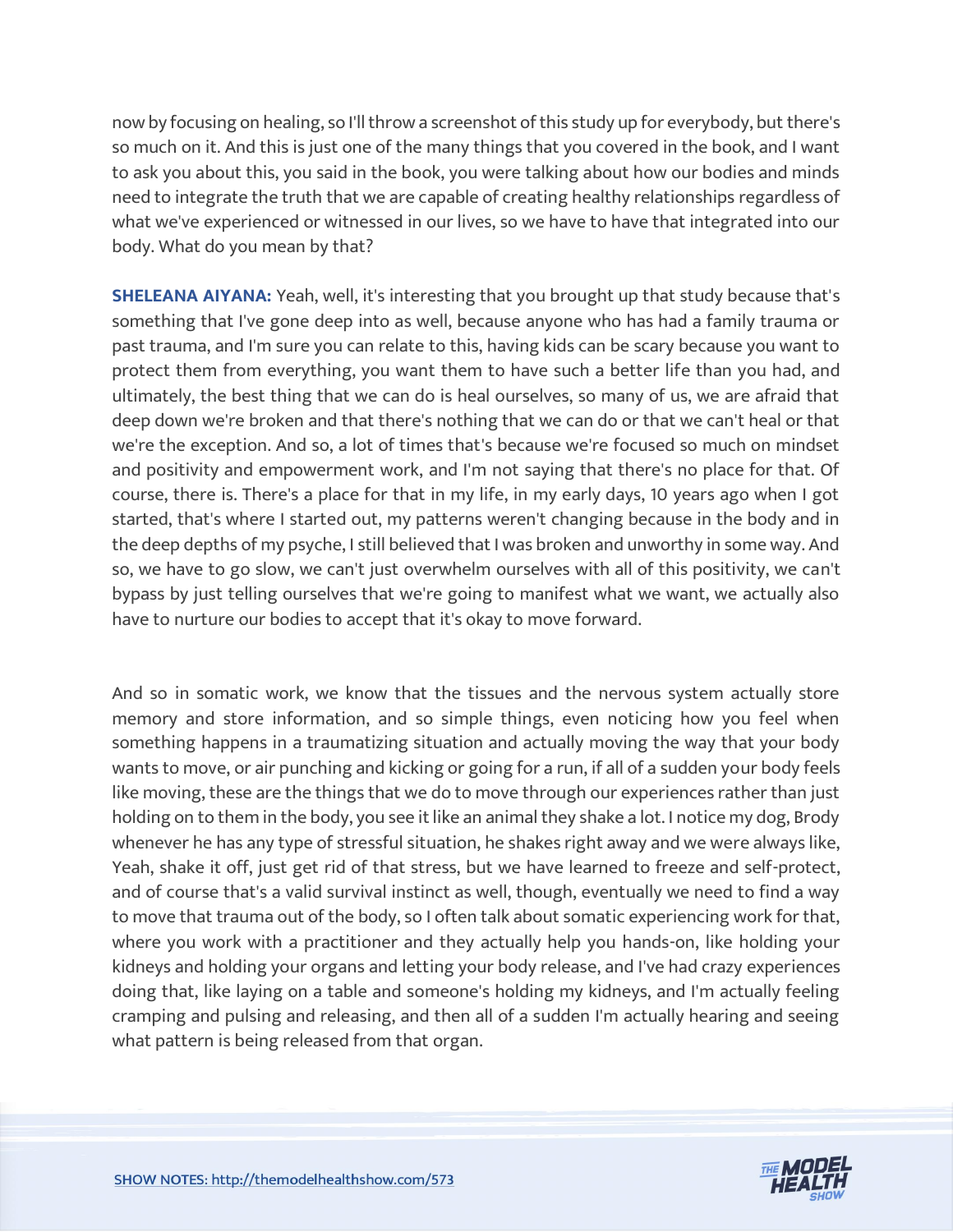Not everybody's going to have that kind of experience. A lot of people go, and they don't really feel anything on the table, but after they notice changes, there's no right way to experience it. But it's very important to remember that our bodies are intelligent and to keep moving. So, I often say, go for walks, be in nature and really let yourself feel safety again. Re-learn what it means to feel safe, and instead of trying to trick yourself into feeling safe.

**SHAWN STEVENSON:** Yeah, that's obviously a big... That's super easy to fall into today, because there's so much positivity messaging, obviously it's trying to counter all the negative messaging...

### **SHELEANA AIYANA: Totally.**

**SHAWN STEVENSON:** So, the intention is of a higher frequency, but the truth is, it can be very superficial. We've got to be able to embody the fact that we can be ourselves. That can be... That can take some serious integration and serious work because we've been essentially indoctrinated that you have to put on a performance, and you got to be somebody else that you're not. Especially in the context of a relationship, like I said at the very beginning, you have a representative that you're presenting, and that's the person that you're wanting to hook up with, they're meeting your representative...

## **SHELEANA AIYANA: Totally.**

**SHAWN STEVENSON:** They're not ever meeting you. Because you've read some articles like you got to play these little... Do this little thing or whatever, or of course, just hiding out from the world because of whatever you might have been through in life, so giving yourself the grace to know that integrating this into your body where you really know, you know that you matter, that you are significant, and you don't need someone else to affirm it. So, I want to ask you about... You mentioned that somewhere along the way, a lot of people learn that they have to sacrifice themselves in order to be loved, and this kind of goes hand-in-hand with what I was just talking about.

**SHELEANA AIYANA:** Yeah, yeah, so many of us have learned that, like I said, in our family systems, in the culture that we live in, in workplaces, it's like we're always... We're doing the thing that we think we need to do to get paid or to get approval or to get validated in some way. And especially for those of us who grew up in tumultuous family environments, usually there were parts of ourselves that we were not allowed to show or share in order to stay safe. And a lot of times that's our emotional side or our anger, which is our boundaries. So how many of us learned that we can't set boundaries because it's too dangerous, we've just internalized that. And so, we're literally self-abandoning every time we're in relationship, because we don't have that tether to, "It's okay to say no." And "I'm allowed to ask for what I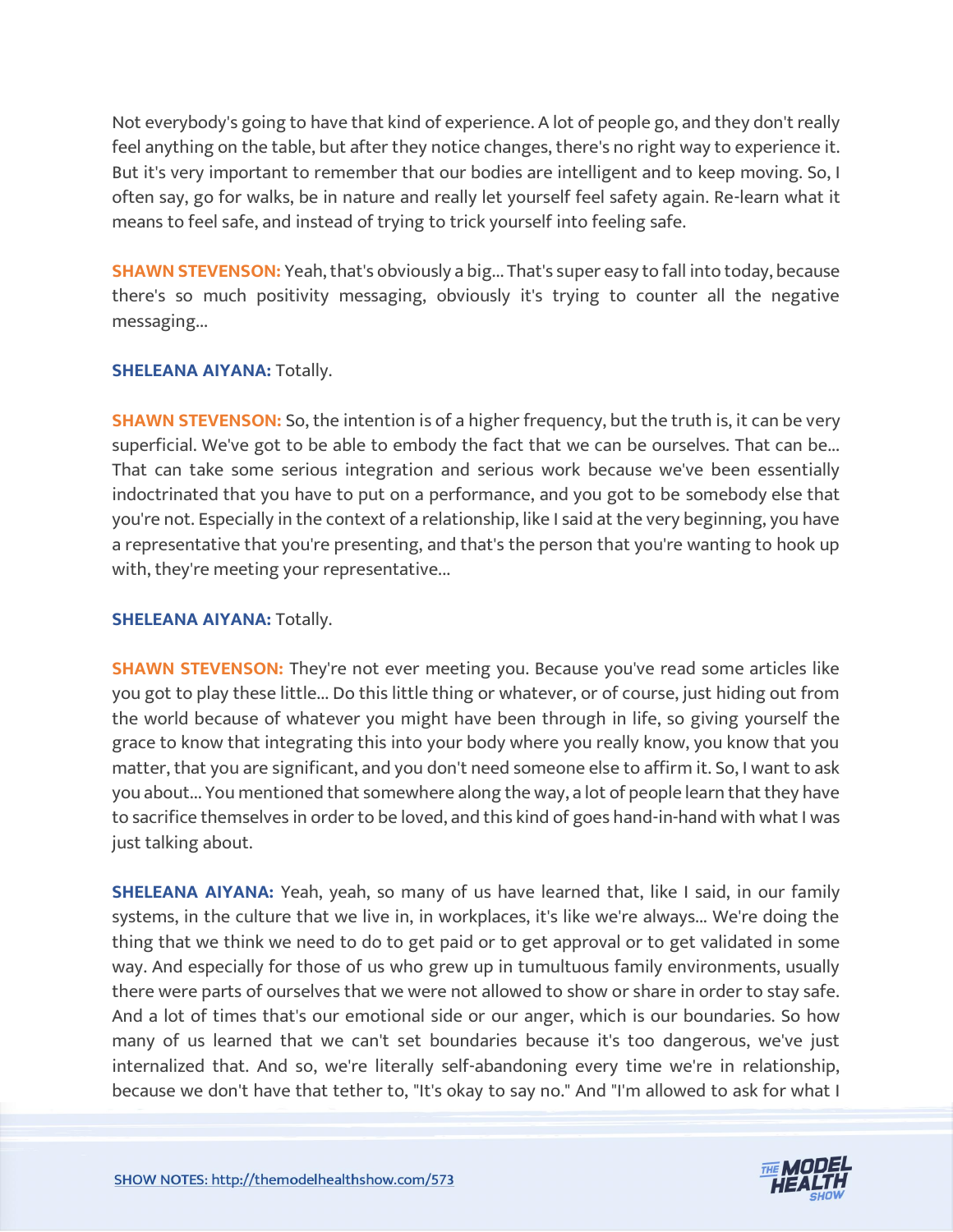want, and my needs are also important." And so, we see a lot of people in relationship where they're saying, "Well, my relationships don't get past three months, or I keep getting cheated on, or they keep getting bored and then just ghosting." And of course, there's lots going on with the person who's on the other end of that, no doubt, this isn't a blame game.

But my question is always, "Were you showing up fully expressed? Were you showing them your truth, your anger? Were you being boundaried?" 'Cause in my experience, when a person shows up fully authentic and they know who they are and they have boundaries, and they have things that they love and that they're passionate about, we're just drawn to those people. We're just magnetically drawn in. Versus when you can feel that a person isn't being truthful or that they're holding back, or that they don't feel like they belong, then you can feel that too. And so we really have to look at the ways that we are not honoring ourselves in order to try to get love, 'cause the kind of love that we're going to get when we're selling out like that, it's not real. If you have to change who you are, if you have to put on a mask, if you have to dim your light in order to be accepted, that's not the kind of relationship you want. And I'll tell you, the kind of partner that you do want, is the kind of partner that's going to get turned on by your no and by your fire and by your edges.

I think we all like a little challenge, and a good, healthy relationship should challenge you. It shouldn't be easy all the time, it shouldn't always be, yes. And there should be some negotiation. And I think that's part of what keeps the spark going is both of us showing up truthful, even when that means that there might be conflict.

**SHAWN STEVENSON:** That's beautiful. That's another thing that we don't see modeled, is the fact that real people in the real-world conflict is a natural part of, especially a relationship where you're in close context and content with each other all the time, you're going to have moments of dissonance. And that's actually good, because what we would expect, based on our programming is that this relationship, if it's good, it just stays that way, happily ever after, that's what we're taught. Instead of understanding that a really great relationship requires growth.

### **SHELEANA AIYANA:** Yes.

**SHAWN STEVENSON:** You've got to get better. And using those opportunities, you just tripped me out when you said that anger, being that... The expression of boundaries. In my childhood, in my atmosphere was all anger, it was all anger all the time. So that led to the opposite position where I'm not letting people in because of my boundaries.

#### **SHELEANA AIYANA:** Yeah.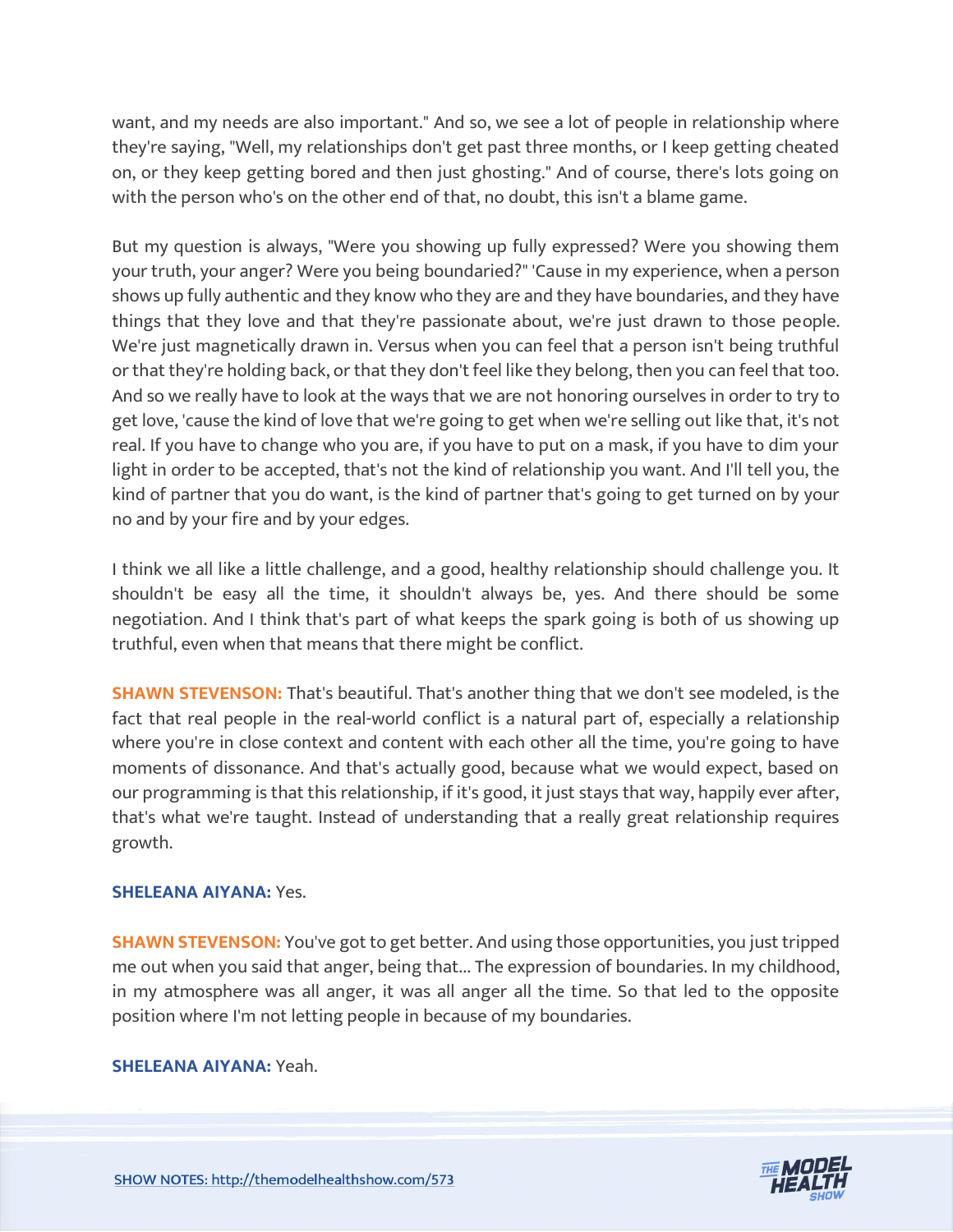**SHAWN STEVENSON:** Why are you doing this? You got... This is tripping me out. And so, when I finally met, after all of the not letting people in and all of the people along the way, when I finally met Anne, I was just in a position where I realized something, and I realized I had a triggering event when I was a kid. My first "girlfriend" official girlfriend, I was a football player, she's a cheerleader. We had the whole story book type then going, but a lot of drama happened in our lives, like personal lives outside of the context of ourselves, it was kind of like a safe haven. But she even like... Her house blew up, it's such a crazy thing for me to even say this, but she lived pretty close to the school that we went to. She wasn't there, she wasn't there that day and she lost... She had three brothers, she lost two of her brothers, and the other one was badly burned. And so going through that as a kid, I'm like 15 years old, 14, dealing with that and how do you support. And other things were going on too, but eventually her mom was wanting a clean slate, she moved, she moved them to another state and kind of fractured our thing, and so it was just like... But even through that, we had turbulence and I just felt like I can't love somebody again and have me so broken, but I didn't realize it at the time. And I was just like... Honestly, I was like, "I'm done with love, I'm not going to put myself in this position again."

Already, my boundaries were there, but I let this person in. And so, for the next, whatever, five, 7, 8 years or whatever it was, that's... I was all boundaries. And then I realized... And this is when I was working on myself, getting myself healthier and getting myself healthier in my thinking as well, because my physical transformation that took place, it was also a big result of my mental transformation.

### **SHELEANA AIYANA: Oh, really.**

**SHAWN STEVENSON:** And I realized that if I'm going to have... I had great model where a snippet of my life, was with my grandparents, that imprint was there, and if I was going to have a love like that, I had to let somebody in. And so, I just happened to meet her at that time because she jokes about it like if I would have met her a year earlier, you wouldn't be here today. [laughter] But I was just like, "I'm in." And willing to do the work necessary, and so she had to deal with also that boundary thing that I still had, of course. And for her, and her culture it's the opposite, you don't express anger. So, guess what's going to happen if I'm just being a little fiery? It's just like, it's a big deal, where I'm just like, "I'm just talking. This is just how we talk." And now it's melded, we've evolved to where I'm less of that, and I have it though, I have it on tap if I need it.

### **SHELEANA AIYANA:** I bet you do.

**SHAWN STEVENSON:** But not in the context with her, and she's become more, she's opened her... And even invited her mom into the... Her mom talking sh\*t... Which is just amazing to see, it's beautiful? But to see that all of our emotions have value and they're healthy and they're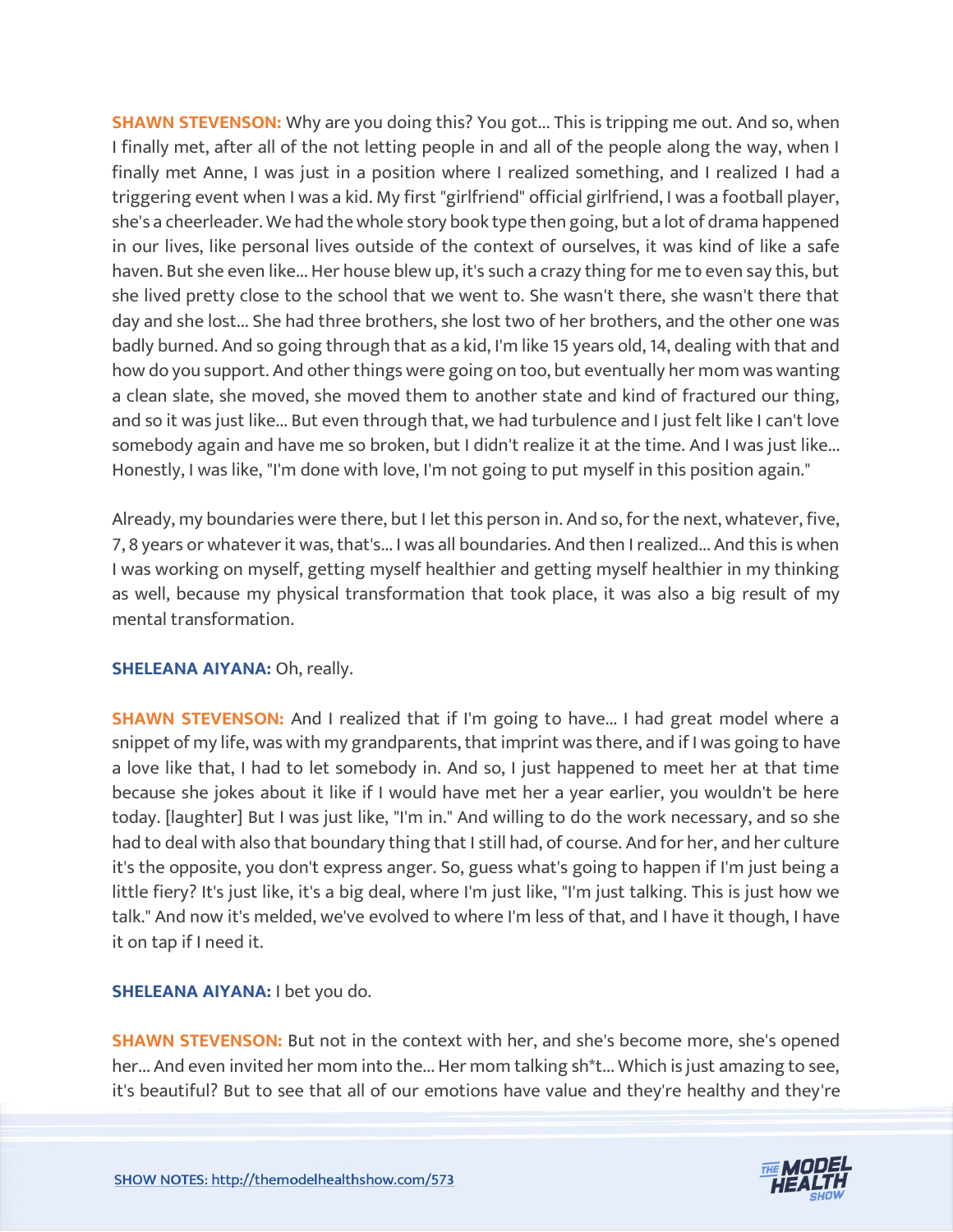helpful, guiding us to where we're want to be. So, thank you for bringing that out because I never really thought about it in that context.

**SHELEANA AIYANA:** And I love that you shared that story too, because that's such a good example of how we heal together in relationship and how we also attract people who have the opposite wounding. For you, anger was like, that's the thing. And for her, it was no anger. And so, what you expressed there, was that you guys really taught each other something as you alchemized those lessons, and now she's probably got a little bit more fire and you have a little more water. This is when you're bring in those elements in. And that there's a difference between boundaries and walls, we want to have boundaries, but not keep people out. We don't need an electric fence around our heart, even though I get why we would have those.

**SHAWN STEVENSON:** A nice moat, [laughter] get a nice moat going. You need a draw bridge to get in. And just as a little caveat too, because... And I want folks to realize that if you've had difficult circumstances in your childhood or even in adulthood, you are the norm, you are normal. Because folks who have healthy modeling as a child growing up, and you talk about this as well, that's the exception, not the rule. And for those folks that's beautiful, embrace that, there's no need to be like, "Well, I'm not a part of this conversation because I had a great childhood and a great modeling for my parents." What we want to do is encourage more of that, take what you know, express more, keep that healthy modeling going and understand what you're giving to your offspring and it's just, it's a beautiful thing. So, I just wanted to share that tidbit. But I want to talk about... Because you get very granular in things, and a healthy relationship or a healthy inner relationship, and you outline what some of these ingredients are in building that healthy inner relationship, and I want to go through a few of these. One of them is building confidence and self-trust. Let's talk about that.

**SHELEANA AIYANA:** Yeah, when we don't believe in ourselves, when we don't trust our inner instincts and our red flag that messages where something feels off or something doesn't feel right, then we're more likely to allow situations that are not serving our highest good. When we aren't confident, when we think that we're less than, we're more likely to draw in people who will take advantage of us, or who will belittle us and not see us in our highest light. And again, it's tough with this sometimes because people might hear that and think that "Oh, it's my fault that I was victimized?" But that's never the case, that's never what we're talking about. But what I am saying is that the energy that we're carrying and the beliefs that we're carrying about ourselves are going to show up in the people that we let into our lives. And we have to be able to trust our bodies, to trust our guts, and to really be connected to ourselves so that we can say no, when we need to say no. Really, a classic example is somebody who really wants to be in a relationship, you really want to be in a relationship, but you don't think you're worthy or you don't think you're good enough, or you don't have confidence to listen to your body, then you might just say yes to anyone who walks through the door.

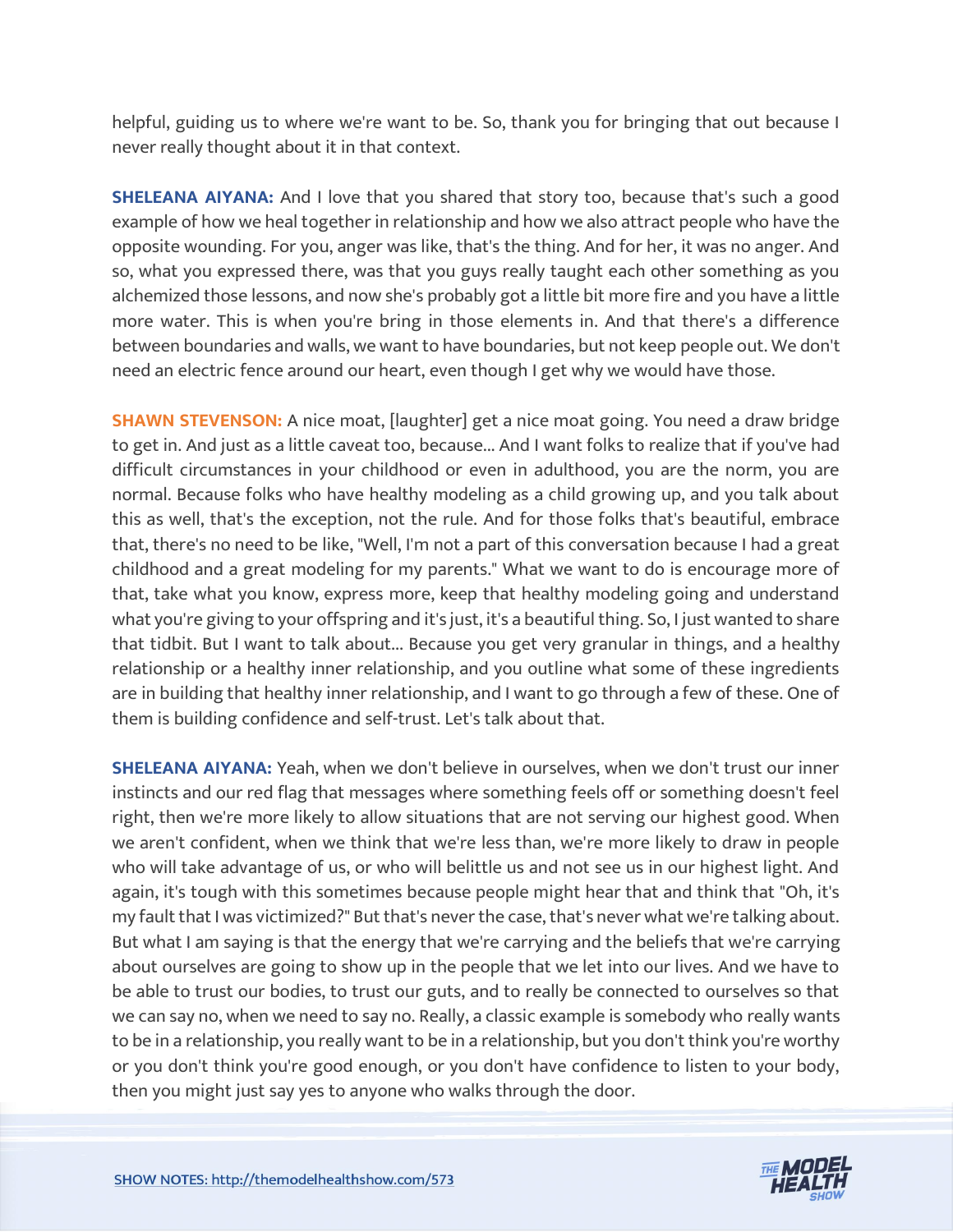'Cause maybe you don't think anyone else is going to choose you. Versus knowing who you are and having the confidence and the clarity to qualify a person. So, it's like going from the... Being in the seat of waiting to be chosen, versus, I'm the chooser here. So, I'm going to choose whether or not this is a relationship that I want to engage in, versus going to a date and saying, "Oh, I hope they think I'm pretty, and I hope they like me, and I hope I don't say the wrong things so that they'll want to be with me." How do you even know if you want to be with this person? You haven't asked any questions. You haven't qualified them. Do they align? And so, I really invite people to tune into their bodies and to really listen. How do your... How does your body feel right now when you're with this person? Do you feel relaxed? Do you feel constricted? Is it easy for you to laugh together? How in yourself are you right now, or if you just left the building? And so that's really one of the first things that we want to take a look at, if we're in that process of looking for partnership.

**SHAWN STEVENSON:** I feel that there is... Life finds a way, and there's always going to be conditions that help to bring out the qualities necessary, literally down to the very essence of what life is on this planet. And right now, we're experiencing a massive issue where there's so much disruption, and people have a gut feeling about what's happening in the world. And outside forces are saying, "Don't listen to that, suppress that." We've had multiple examples, of course, through our experience here on planet earth, but the example is happening now, because I think that in recent decades, our... The greatest capacity that we have, or one of the greatest capacities that we have as humans is to be able to listen to that inner guidance system, which is the most important thing. It's like your truth, your internal navigation. And we see that in other species where like, oh, those birds know how to do a great trail. Everything else knows what to do except us, and nothing could be further from the truth. We got to this point because we're able to listen to our intuition, our instincts, and so now we're getting a chance to rise up and to really listen to our inner guidance system and stop negating it and also stop when that is coming up, when our... When we're getting that gut feedback, to try to logically ignore it or logically talk yourself out of it.

So, I think it's just... It's a necessary thing. So, I believe that all that's happening in the world right now is just because... It's a balancing act. It's some crazy stuff going on. Did you see that explosion? Underwater explosion, volcano erupting, they could see it from space. Did you see that thing?

#### **SHELEANA AIYANA:** No.

**SHAWN STEVENSON:** A few people that I've talked to, I haven't seen it. It was like, here today, gone today news. Literally, they can see the explosion from space, and it was massive, it sent ripples around the globe.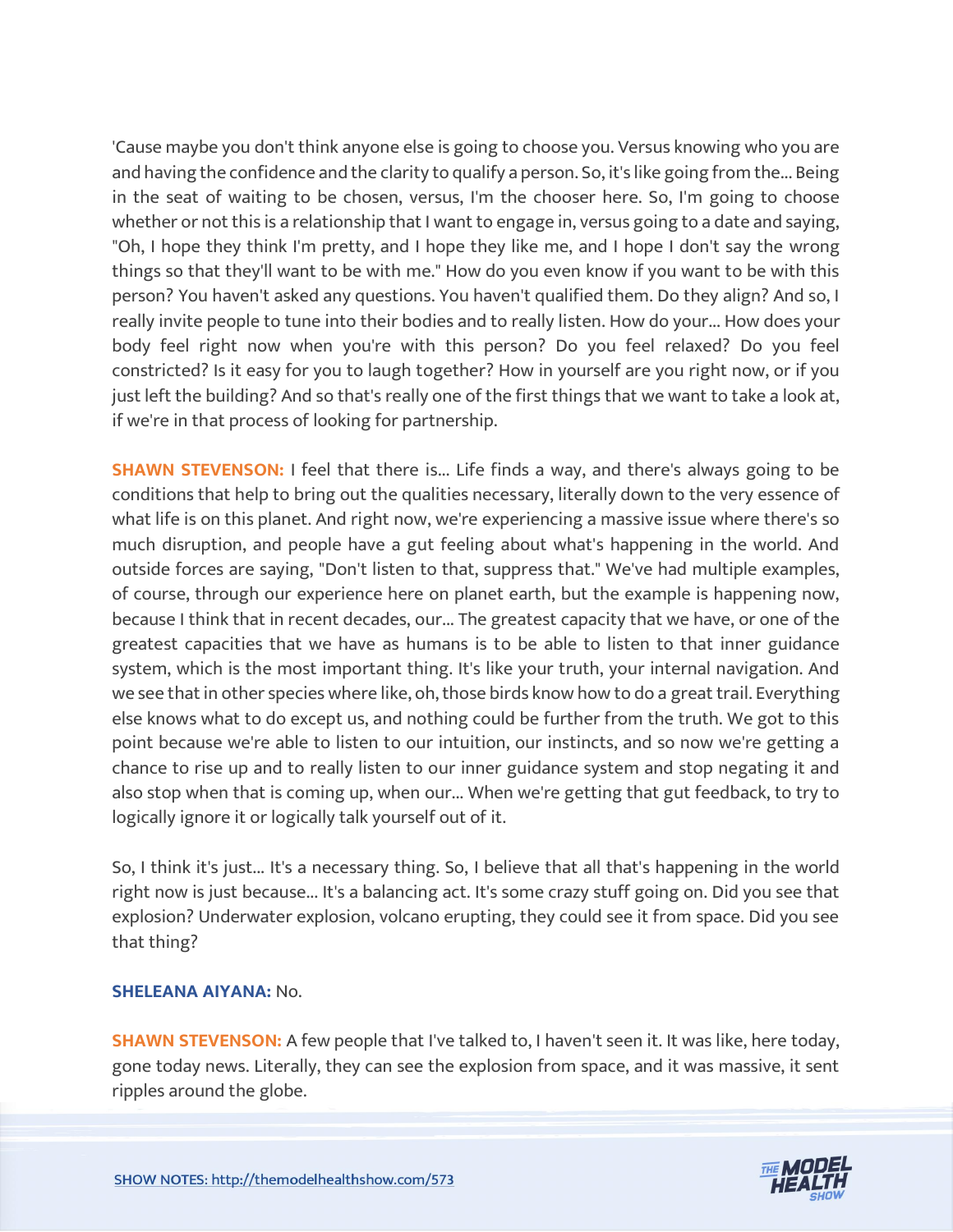#### **SHELEANA AIYANA:** Wow.

**SHAWN STEVENSON:** And so maybe that's something to be concerned about versus our little problem just this little, tiny thing that's happening in our life, but it seems like it's gripping and it's so important and it's like, "My life is falling apart." And it's minuscule compared to the grander scheme of things and the beauty and the balance that life has. So, I'm saying all that to say that I think that... Man, your book is so important right now, and I'm not just saying this, truly because it's directing us to the most important work, it makes all the rest of this stuff outside of us work. So being able to listen to our gut is your next point here. Which is how do we do that; how do we build a healthy inner relationship? Take time for yourself. Talk about that.

**SHELEANA AIYANA:** Yeah, well, just on your last point, which leads to this so beautifully, is how domesticated we've become. We're so domesticated, we're so conditioned to be in our comfy little boxes with our... All of our technology and constant distractions and anything to sort of take us out of our bodies and to disconnect from ourselves. So, we're connecting, but we're disconnected all the time. And so reconnecting is really stepping outside of that domestication. You were talking about animals, they're such a beautiful example. There's a reason why I live in the forest because most of my time is spent outside walking in the forest, that's where I feel the most alive and connected. And if we all took more time to be in nature, to be just with ourselves, to just be quiet and let our body speak to us, we would feel more human again. And so much of our world is just constructed around distraction now, and we're losing our way, we're losing our way because we're living in our heads, we're talking about putting chips in our heads now and whatever.

Some people think that's a great idea, I'm not going to be doing that. I don't need a virtual world to live in, I have a real world to live in, there's real animals and plants to tend to. I don't need to live in some crazy metaverse, and whatever. There's multiple sides to this, but I just think it's interesting how we're always looking for escape, instead of just being with ourselves, like we don't have the capacity to be in our bodies anymore. And so how can we really be with another person? How can we have the capacity to hear each other's stories like what you and I are doing now? Imagine people who don't take the time to be quiet with themselves or they haven't taken the time to feel their past and their traumas, you wouldn't be able to listen to my stories and to empathize and to ask the questions that you're asking, unless you had gone into those things for yourself. And so, it's like deepening our capacity to be with ourselves, deepens our capacity to be with others, it's just a given. So, if we want to have, like you're talking about, a healthier world, where we can have conversations again and be curious instead of defensive and ask big questions. Then we have to be able to do that within ourselves too.

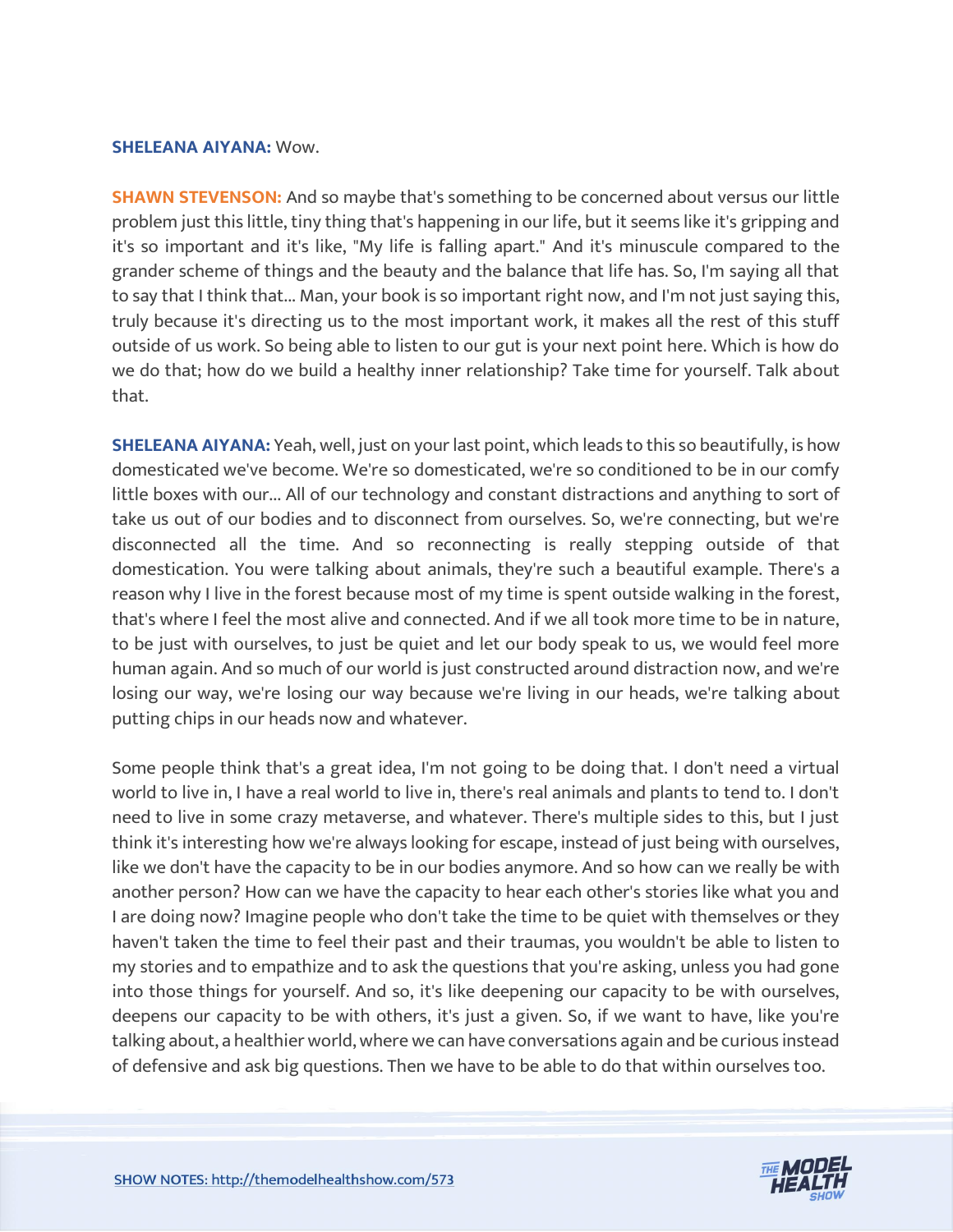**SHAWN STEVENSON:** Yeah, facts. Again, it seems so simple, we know that this requires work, but right now, we are existing in a time where we're not... For most people, they're never by themselves, there's always... In the moments that you're alone to just be, to just be, you got a device. You don't just sit there anymore; we pick up our phones. And the crazy thing is... Again, life imitating art, or art, imitating life. But some things are kind of foreshadowed and it's becoming more a parent. I mentioned, Neo earlier, as just a little joke, but seriously, we're in a way, jacked into the matrix. When you pick up that phone, you were leaving reality and you're going into this false reality that is in every sense of the word, it is false, it's not... It's like a fraction of the truth, the big-ness of things. And you get a version of reality that is out pictured to you, and this is a huge issue, especially for our children because they're growing up in this.

And it's not an accident that we are in the state that we're in where we're so disconnected, we have epidemics of depression, we have epidemics of every chronic disease you can name. These things just didn't exist decades ago, and so it's all hand in hand. We can't target one specific thing, but this is definitely a big part. So, taking time for yourself.

How can we do that though? You mentioned, for example, living forest. So, you can go and get... Shout out to Shinrin-yoku, which is forest bathing. We've got greatsome peer reviewed evidence on how healing and supportive of healthy genetic expression being in nature is, forest bathing. So, what if we don't have that, that's not a part of our life, what can we start to do to be with ourselves?

**SHELEANA AIYANA:** Yeah, I have this meditation that I created, it's called the Healing your inner child meditation, and it was a meditation that I took myself through for a year when I was learning how to self-soothe and feel more secure in myself. No, it's free. You just get it on my website. That's actually one way to practice, if it's really foreign for you to slow down and be in your body or you feel panic at the idea, then listen to a guided audio or go on YouTube and find a guided audio and put on your headphones and just actually practice that way. That's okay to do. I always suggest finding ways to date yourself, like go for a meal on your own or prepare a meal for yourself if you're on your own, if you only cook nice meals when you have guests, what would it be like to just cook a nice meal for yourself or bring home a flower for yourself and to really romance yourself again, really provide that nurturing base within your own heart. And another thing is actually bringing in plants into your space.

Obviously, we know that that's really good for air quality and all of that. But plants really do resonate at a pretty high frequency, they respond to loving energy or to negative energy, and they thrive in a space of love, and I invite people to bring nature into your home, if you live in a city and you don't have nature around you, bring in some plants and bring that around you, so at least you can have that connection, it's just like the little things that we can do to reconnect and to be okay with sometimes being on our own and not distracting from it, really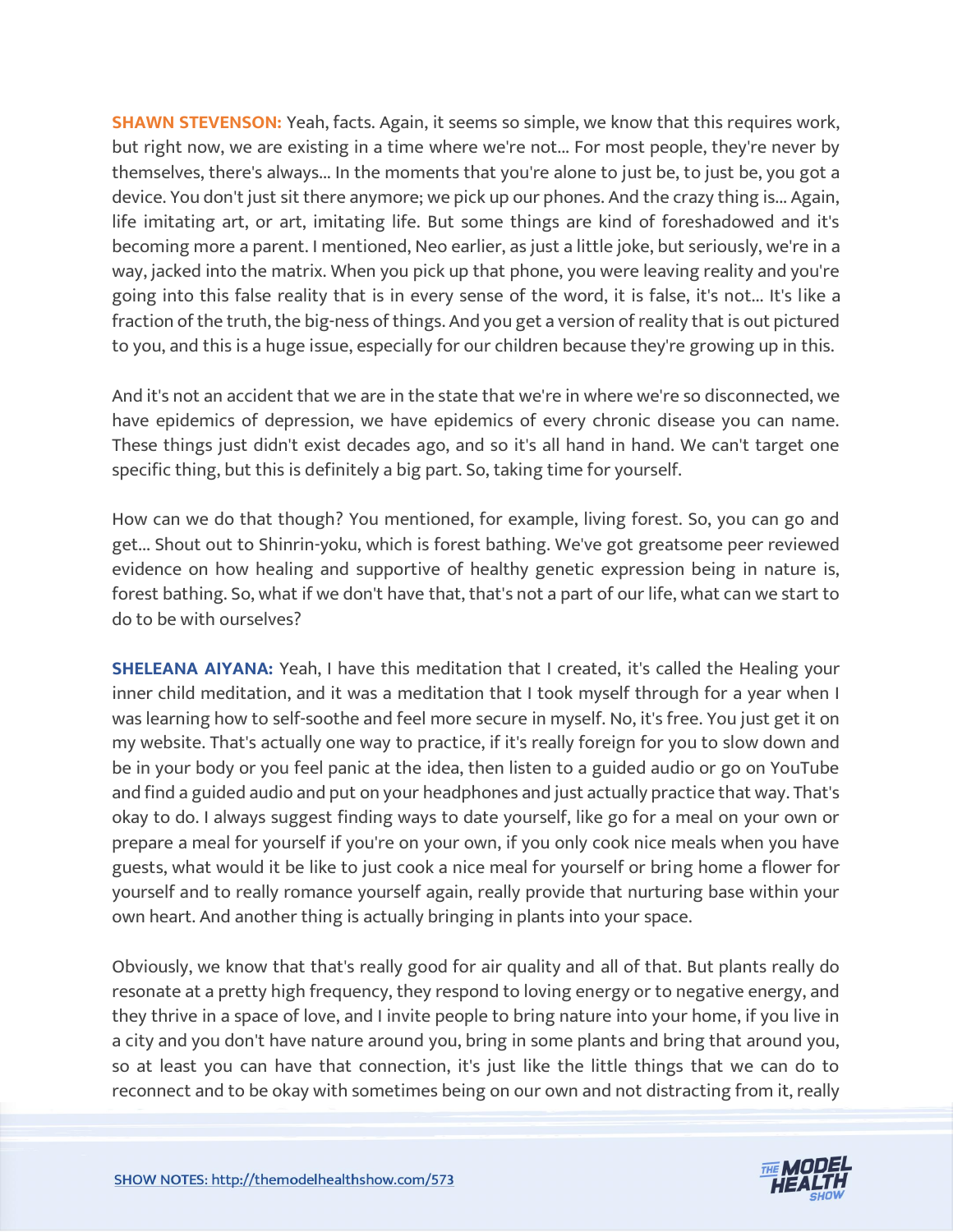learning how to enjoy it, and it's hard to do that when we're suppressing a lot of pain, and so there's also this process of taking it very slow, like if you're in the process of going to therapy and going through some of your deepest wounds for a time, it might be hard for you to be alone, maybe you need to be with people all the time in order to feel okay, maybe you just need to try going for a walk on your own, and that's as far as you can get, which is fine, you build your capacity as you go.

**SHAWN STEVENSON:** Got a quick break coming up, we'll be right back. Very often is the small things that can make the greatest impact. Archimedes said, if you give me a lever and a place to stand, I can move the world. It's all about leverage, it's all about positionality. And the same thing holds true when it comes to human health and performance. It is truly honoring the things that give us the greatest leverage, no process can happen in the human body without this remarkable sodium potassium pump, this exchange helps our mitochondria to create fuel. This exchange helps our heart to beat. This exchange helps all of our brain cells to communicate, nothing is taking place without electrolytes. Electrolytes are minerals that carry an electric charge, and also, we've got mountains peer reviewed evidence as to their efficacy with every single area of human health. For example, our cognitive ability depends mightily on the function of electrolytes. Take sodium, for example, not only is sodium required to help to maintain fluid balance in your brain itself.

A study conducted by researchers at McGill University found that sodium functions as a literal on-off switch in the brain for specific neurotransmitters that support optimal function and protect the brain against numerous diseases like epilepsy, like neuropathic pain, how simple, how foundational, how much leverage we can get from making sure that we're getting adequate amounts of the right type of sodium. Fascinating new study published in the journal Neuron found that another remarkable electrolyte, essential electrolyte, magnesium is able to restore critical brain plasticity and improve cognitive function. Truly, we can fight so hard, so mightily to find nutrients, specific foods that can help to bolster our cognitive performance, but it really boils down, first and foremost, to leverage and our electrolytes are that leverage. Now, what about the immune system? This is something that is on a lot of people's minds today. The meta-analysis publishing the annals of clinical biochemistry titled Electrolyte Imbalances in Patients with Severe Coronavirus Disease, COVID-19.

It analyzed five studies with nearly 1500 patients with COVID-19 and found that both sodium and potassium, another critical electrolyte were significantly lower in patients with severe COVID-19. Now, this should raise a lot of flags, this should raise up our antennas to understand, Hey, what's going on here with our electrolytes, is electrolyte deficiency leading to worse health outcomes, severity COVID-19 or is COVID-19 and any infectious disease requiring electrolytes for the healing process for an appropriate immune response to be mounted, the answer is pretty simple, and the answer is we've got to ensure that we're getting high quality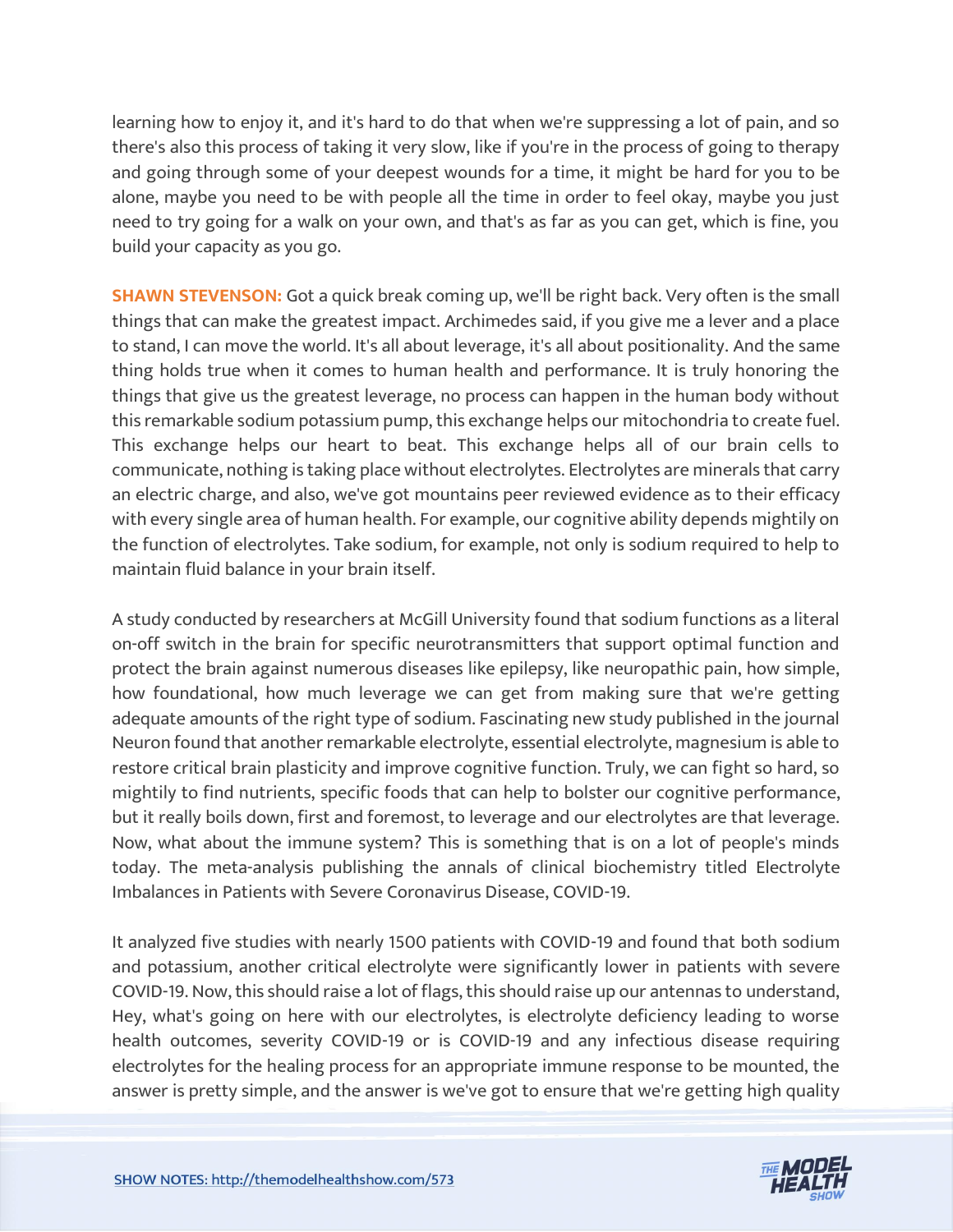electrolytes in the right ratios. This is why myself; my family utilizes LMNT, go to drinklmnt.com/model, and you're going to get to try LMNT for free. They're going to send it right to your door. You just pay a little bit in shipping; you get to try a variety pack of LMNT.

This remarkable electrolyte is not coming along with any binders and fillers, and artificial colors and flavors, no sugar, any of that stuff, just the high-quality electrolytes that you need to thrive. So, check them out, again, it's getting shipped right to your door. Go to drinklmnt.com/model and get your electrolytes optimized today. Now, back to the show.

Before we go any further, I also want to mention that we have a furry friend here, just in case anybody hears any tip-toeing along, you have Boddie here with us. So just share a little bit of Boddie.

**SHELEANA AIYANA:** I could talk all day about Boddie. Boddie is my eight-pound Maltese, he's a Shih Tzu Maltese. And he is a nervous system healer, and I say, I think it was Tim Ferris who said getting a dog was the best thing he ever did for his mental health, he's talked about it on his podcast too, and I have not experienced anything like the bond that I have with this little guy, he's very connected, very aware, and he's such a mirror of energy.

**SHAWN STEVENSON:** This is nuts, literally, Boddie's been laying here with his head down for the past 20 minutes as soon as we started this conversation, just stared right into my soul, he just looked up at me, so that's bananas.

**SHELEANA AIYANA:** I really, I know this sounds so funny, but I think he's a reincarnated Monk, and the funny thing is that, apparently, Shih Tzus were temple dogs in Tibet. And it's interesting, 'cause the moment I picked him up, he was four weeks old, and I held him, the moment I held him, his name came, it was Boddie, right away. And I just knew there was something special about him. All of his siblings are bonkers, it's really interesting, and he doesn't bark, he's just in the Zen space most of the time, except for if we're playing ball or stick. I had to say that quietly. And he's just such a good friend to me. And having animals that we can connect with and bond with is such a beautiful relationship, and it's such a natural thing for us humans to be in relationship with animals, and one thing that I've noticed in having a dog is when you have a dog and you're walking down the street, everybody wants to talk to you, and I always think, isn't it strange that when we're walking down the street without one, nobody talks to us, but when we have an animal with us, everybody... And they're just like an opener.

And so, it's like if you're feeling lonely and you can have a pet, like a little dog or something, that's a really great way to actually get to know the community. It's a great way to make friends. And even just going, little dog meetups and stuff, which I do.

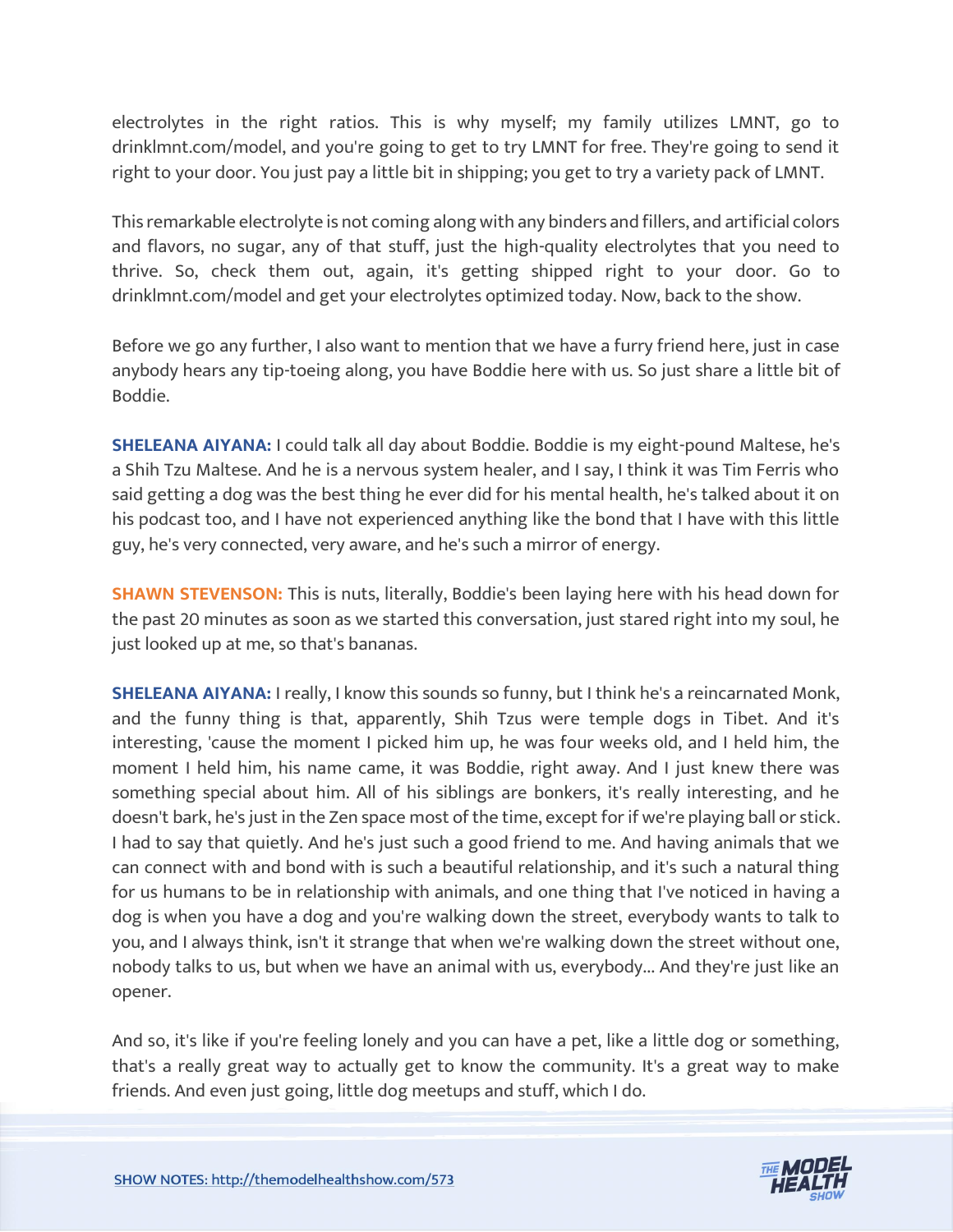**SHAWN STEVENSON:** Oh, my goodness. I never thought about that before. That is so true. I see people walking along, I'm an observer for sure, and I see folks, and there's a dog temperament, there's a certain state that our pets can have as well, and you see two people walking opposite directions with their pets and they're about to meet, and the dogs, they're going for each other, to check each other out, but then sure enough, the dog parents start talking to each other as well, which would not have happened had they not had their dogs along with them. That's really remarkable. That's really remarkable.

**SHELEANA AIYANA:** They slow us down.

**SHAWN STEVENSON:** I don't know if it's like a signal like, I have the capacity to love, or whatever it might be, I have the capacity to be open and friendly. It's kind of like you said, it's like a sign, but this point of being able to take time for yourself, another little insight I want to add is that if we can just remove the seducer a little bit more, which is our phone, find a strategy, for me it's in the morning, which I've seen myself, I know about this stuff, but if I happen for... So let me just knock this thing out real quick, first thing in the morning, it pulls me into the portal versus literally, I leave my phone somewhere else, I don't touch it, because once I even touch it, it's just like the neuro chemistry there, that neuro association is there.

So maybe it's first thing in the morning, you just don't pick up your phone for 30 minutes, or some folks literally just leave it in their car. One of my friends, when he would get home in the evening, he would just leave his phone in the car.

### **SHELEANA AIYANA: That's smart.**

**SHAWN STEVENSON:** Because he knew, and he was getting pulled away, he had a growing family, he had like four kids now, and he saw the disruption that it created. So, if you want healthier relationship with yourself and others, we can put this device like... Find a creative way to give yourself some time without it.

**SHELEANA AIYANA:** Totally, yeah, Ben and I talked about... When we are... Like we're traveling right now, so he just needed the phone all the time, and I don't want to leave without a phone, I'll get lost. But when we're home, just having that one day a week on Sundays, where Saturday night you put your phone in a drawer and you lock it and you don't see it again until Monday, and just having those intentional times where you detox from social, because it can be a lot, and I'm the same, I know all of the stuff, and yet it's so easy to get pulled in.

**SHAWN STEVENSON:** Our brains, as awesome as they might be, this technology is so great at looping us in, it's just so seductive to our chemistry. So, I want to ask you about this one. So,

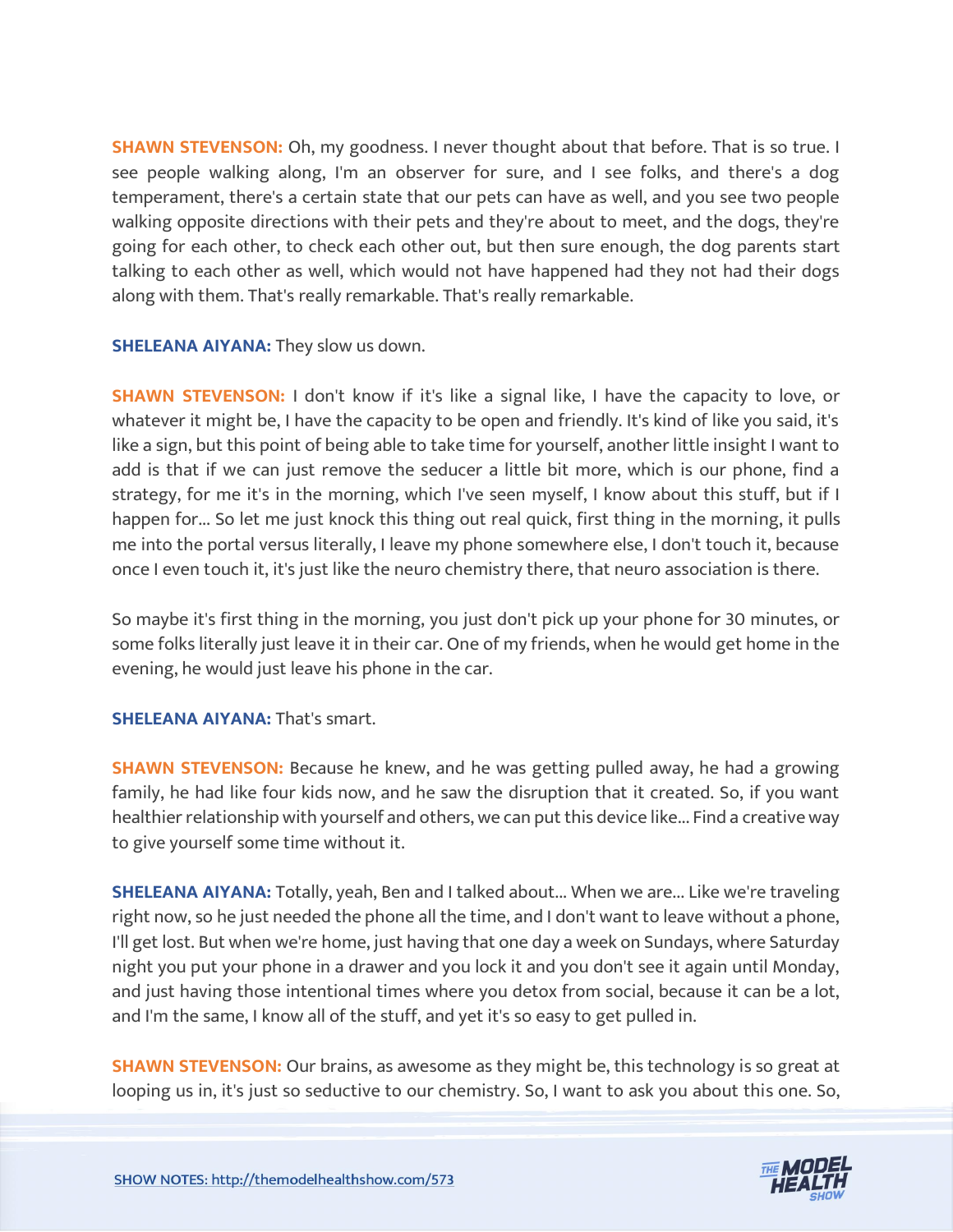another ingredient here, a healthy relationship, in a relationship, we talked about building confidence and self-trust, taking time for yourself, I got several others, but I want to hit on a couple more, one of them is giving your emotions a voice.

**SHELEANA AIYANA:** Yeah, well, they've shown in studies that if we just name our emotions, we feel more empowered, like in raising children, if you can teach your child just to say, I'm feeling sad or I'm feeling angry, they feel more confident as a human being. So just naming our emotions gives us more empowerment, and I think it's kind of important to focus on that as adults, because most of us didn't get that education, that emotional intelligence training, and so most of us are still growing up our inner child, like we're learning as we go here, for those of us who are parenting, we're creating a whole new story for new generations, we're also learning as we go. And being able to feel the difference between a sensation in the body and an emotion, 'cause again, it's another more self-aware empowering tool for being present, right? Because we can go, Okay, so I'm feeling some tightness in my chest, I'm feeling like a little bit of heat in my stomach or in my face, and what I'm feeling is fear or anger or shame, and just being able to name that and then being able to breathe through that and ask, Okay, well, what does my body need right now in order to feel safe or really tuning in deeper, 'cause so often when we're activated or when we're feeling big emotions, we do everything we can to offload them right away.

A great example of this is driving, you look at a lot of people driving, there's lot of tension and anger and projection going on on the road, people are honking at each other and swearing at each other and yelling, and it's just chaos, and you're just like, whoa, what's going on out here, what's happening? And that's this offloading of energy rather than taking responsibility for what we're feeling internally, 'cause we're so used to especially in conflict, just blaming or making it the other person's fault, or just like, take this energy, I'm just going to throw it at you so that I don't have to feel it versus being centered and feeling like, Okay, I'm actually feeling angry or frustrated because I want to be heard and here's what I'm actually trying to say, or, Here's what I actually need from you right now. And that takes maturity to be able to do that and so none of us get it right all of the time, of course, but it's a practice.

**SHAWN STEVENSON:** Facts. And by the way, maturity is not denoted by age, that is an important realization for us to have, because we think, for example, once a child reaches a certain age, then they're legally able to do, fill in the blank, that doesn't mean that they're mature enough to do something effectively or safely or intelligently, but that carries off deep into adulthood. We could be 60 years old, still doing the same patterns as we had when we were 12, our same responses or our same lack of being able to self-assess whatever the case might be. So maturity is, again, not denoted by age, we can all get a little bit more mature and still have playfulness and still have the child-like energy, but I think even maturity can have a

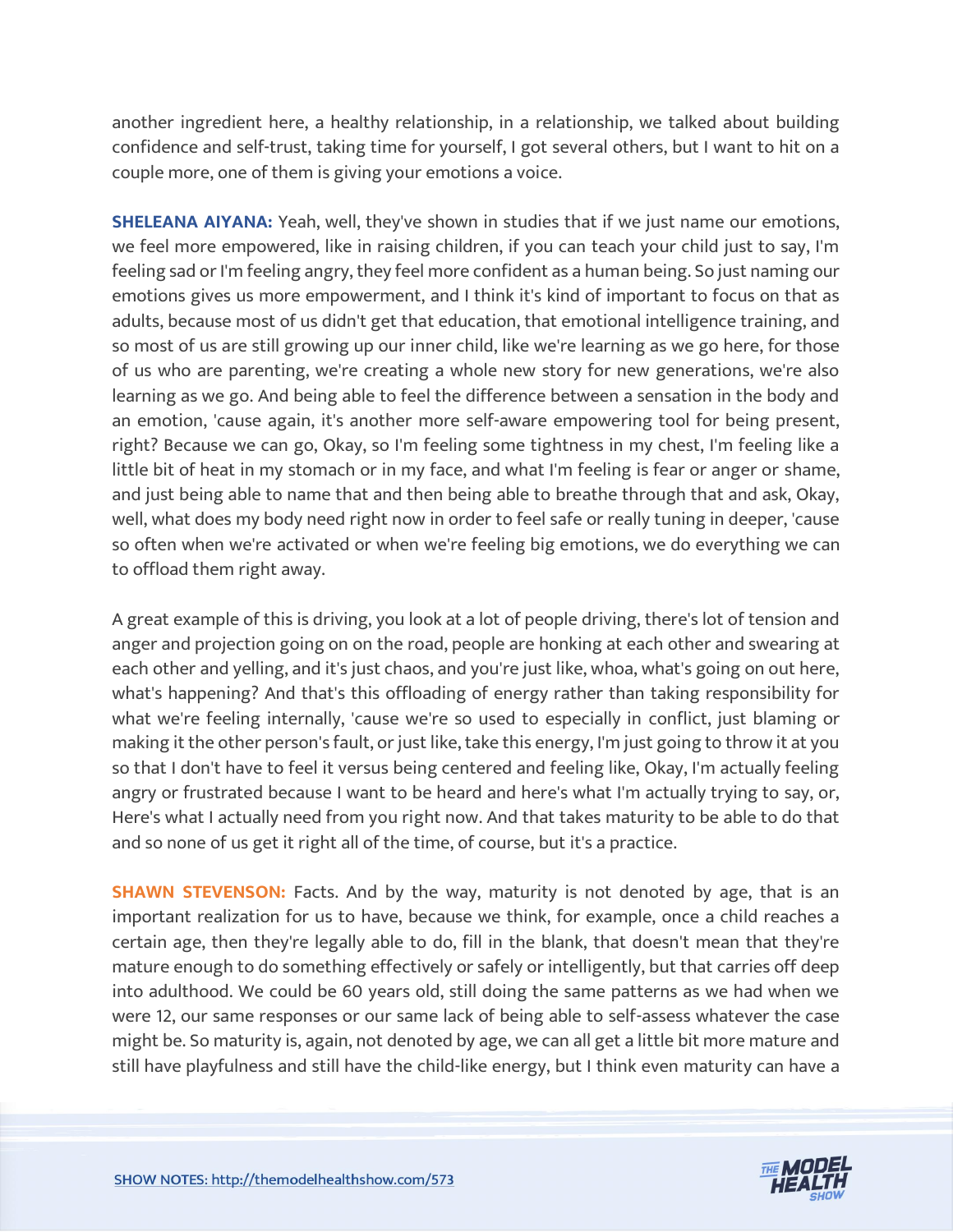negative connotation because of that, like I want to be mature, just like maturity is being able to self-regulate.

#### **SHELEANA AIYANA: Totally.**

**SHAWN STEVENSON:** And to be empowered, and another one of these ingredients, and this one right here, another ingredient for a healthy inner relationship with yourself is forgiving your past selves.

**SHELEANA AIYANA:** Yeah, so many of us are still punishing ourselves for the things that we've done in the past, we're not letting ourselves off the hook or we're making ourselves too responsible, and this can happen more on the healing journey too, we're like, I'm going to take responsibility for my healing and therefore, I am at fault for everything that happened to me, I can go into these different degrees of extremism, and what we have to remember is that every single version of you brought you to where you are now, and that's such a blessing. What a gift to be in this time and have the capacity and the privilege to heal, not everybody gets that opportunity. And so, it's really an invitation to make the most of it, make the most of this life. If you're in being invited to deepen in love and connection, that's a blessing. And we have to remember that every single experience that we've had or a failure that we've endured, there was a lesson there, and so the best thing that we can do is to really have our eyes open and be awake and... What was the lesson there? What was the medicine there? Is there somebody that I need to repair with? Do I just need to repair within myself and really honor those versions?

We were doing the best that we could. If I look at my history like, oh my goodness, the person that I was 20 years ago, or 15 years ago when I'm just coming out of this street kid life or being in an abusive relationship where I'm just fighting to survive, that person said and did a lot of things that I feel guilt for if I don't give myself permission to grow. If we can't see other people growing for holding onto a stagnant version of themselves, that's really limiting. We have to do that in relationship too, it's like, how many people do you know who are married, who think they know everything about their spouse or their partner? A good example would be one time Ben and I; we're waiting outside of a sushi restaurant to pick up, take out, and then they gave her our order and there was something on the menu that she didn't recognize, and she said, There's no way this is my order, my husband didn't order that, he always orders this. And I get it, we're used to our partners patterns, of course, and so I could have easily been that person, but what it taught me in that moment is how fixed we are on knowing a person and not expecting them to change.

**SHAWN STEVENSON:** Right.

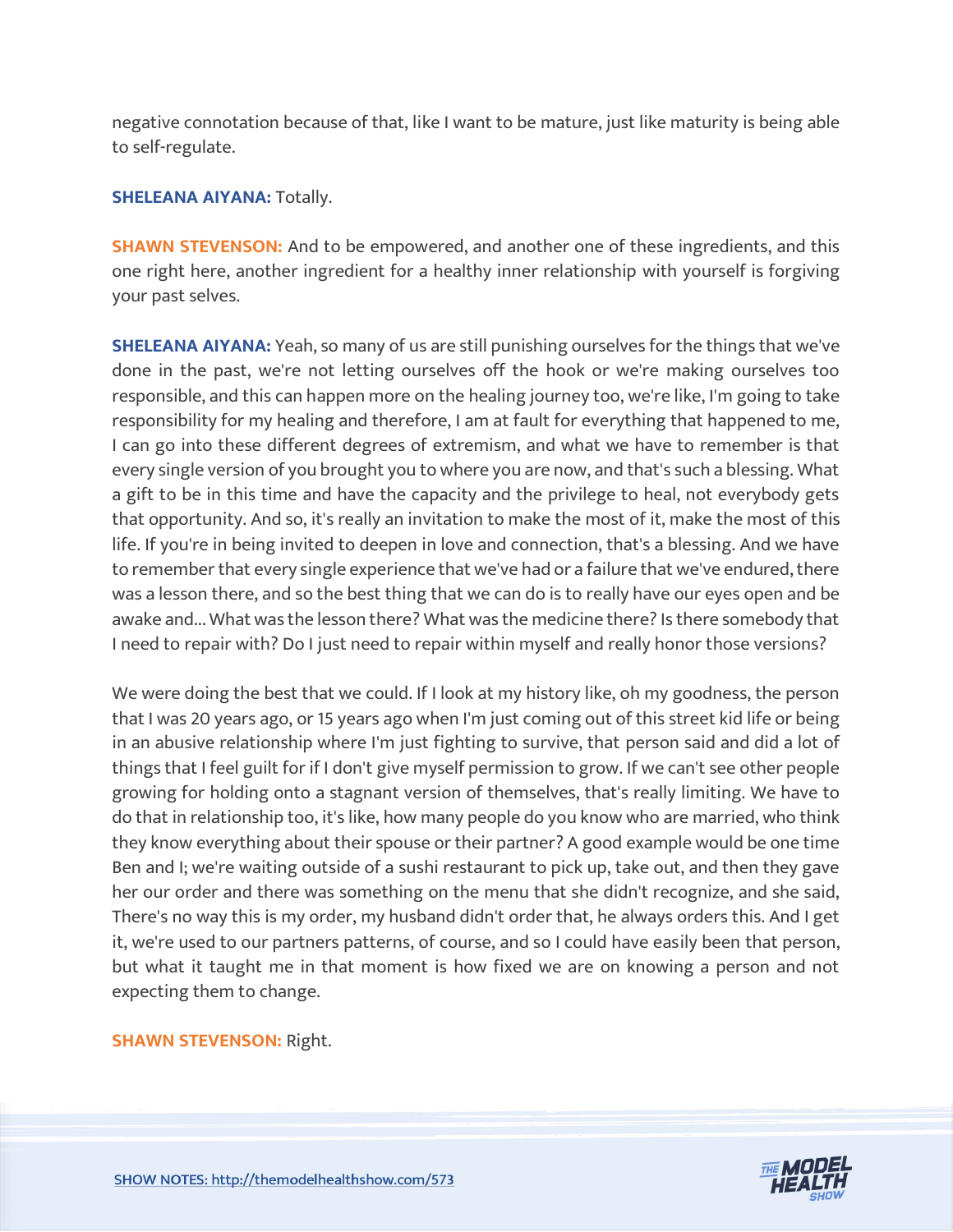**SHELEANA AIYANA:** So sometimes people change and then we don't even see it, and they've grown, and they've transformed, and we're still holding on to that past version of them, and we do that to ourselves sometimes too, internally, so we've really got to practice that allowance and that being a witness to the transformation that's possible.

**SHAWN STEVENSON:** Yeah, this is so good, so good. This one is especially powerful because we imprison ourselves really, we imprison ourselves, and especially if you start... There's a trap door when you start working on yourself and you start pointing out and seeing all of those things from your past, and like you said, you can have guilt and shame around those things, that process of forgiveness, just like with, if you're forgiving someone else, it's... Let's actually... Let's talk about that too. Let's talk about that right after this, but it is lifting a weight off of you, we don't realize we're carrying around like an anchor when we are judging ourselves so harshly and not understanding, this again extends other people, that we did the best we could with the knowledge that we had at the time, and with updated knowledge that we have now looking back on past situations that will create all kinds of negative emotions, and so just understanding that and being at peace with that, and also looking at the opportunity we have now like, Okay, because truly a lot of this stuff, it ends up being a really good story, all the crazy stuff that we might have done or been through in this connective tissue for other people, but I want to ask you about this because some people can't even fathom forgiving someone who hurt them. Let's talk about that, forgiveness of others as being something necessary for ourself.

**SHELEANA AIYANA:** Yeah, yeah, forgiveness is such a loaded topic, and what I like to remind people is that forgiveness is for you, not for them. If we're holding on to resentment and to anger, it is physically destroying us, it's actually hurting our health, and it's hurting our psyche, and when we're holding on to anger and resentment and to the pain that we endured from the past, we can't open our hearts to the future, we can't trust love, we can't trust ourselves, because deep down, we believe there's something that we did to deserve that, or it's our fault. So, we have to forgive ourselves and others, and there are times where acceptance is more of an accurate term. There are some things that are hard to forgive. I wrote about this in my book, actually, because we talk about forgiveness a lot, but when I look at my grandmother, who I barely know, but I know what she's done, when I see her as someone who basically took away my mother's life with the abuse, it's hard for me to forgive that, I can accept it, I can accept that that happened but it's really, really hard for me to forgive.

And so, there are some of these moments where maybe we're going to be working on that pattern, maybe there's something in our lineage where we're going to be undoing that for a while, and we have to accept our reality in order to create something new, alright. So, for in resistance to reality, the story is not changing, and that's why it's so liberating to move through the anger, let ourselves feel it, let ourselves really unleash. I have a letter ritual in my book,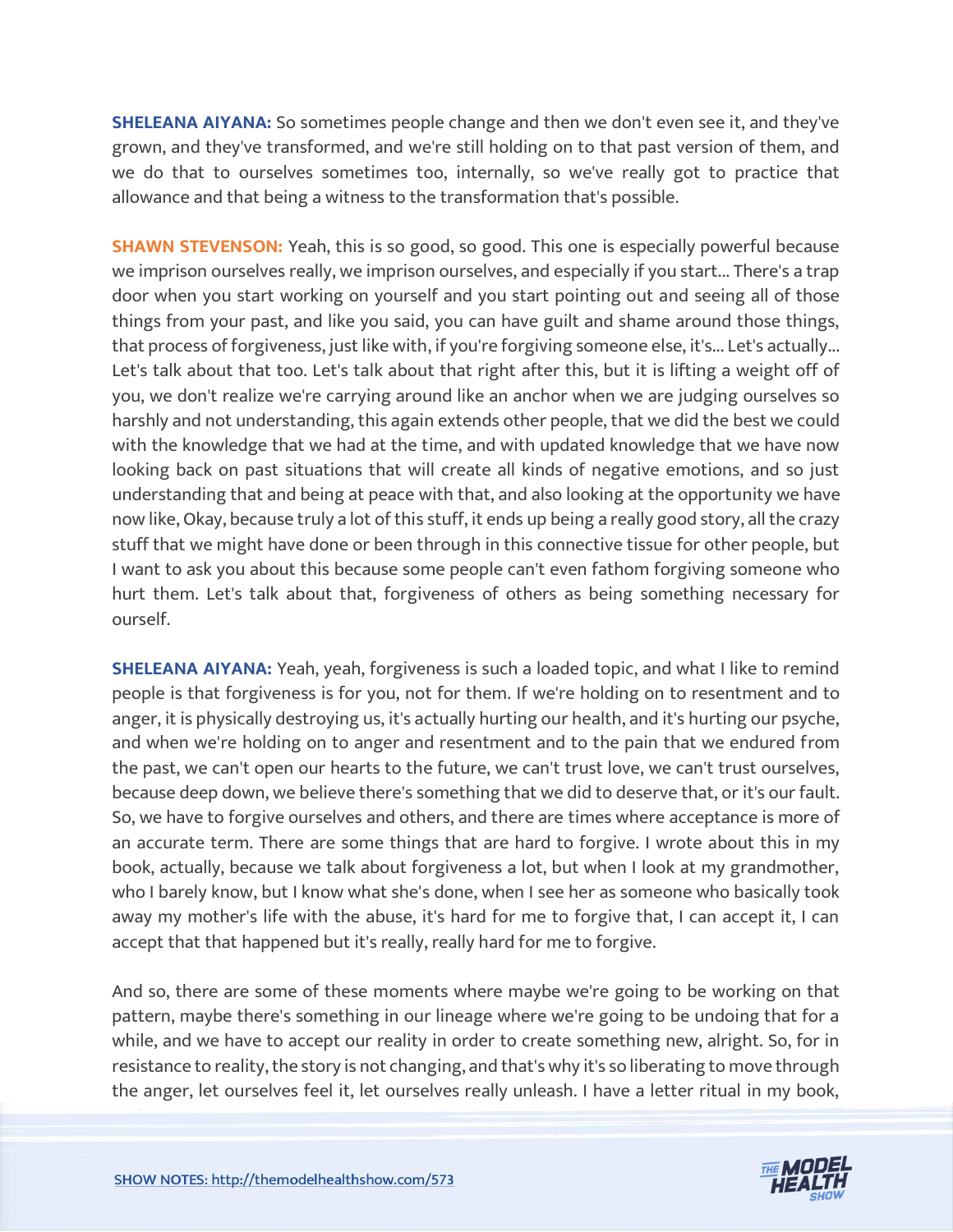where you just write a letter and you say all the angry stuff and you can burn it or bury it, you have to move through the anger and let yourself feel that righteousness before you're ready to soften. We can't just bypass to softening, but eventually we need to get to this place where we're willing to reopen ourselves to love and to trust again, and that's ultimately why forgiveness is so important. We don't want to be stuck in not purgatory of our own hatred and our own pain forever, it's not a nice place to be. And the truth is, we're giving those people more power, 'cause I see everything is energy, so the more time and energy I spend thinking about that person or sending them hate or anger, the more I'm feeding them versus, you know what? You don't deserve any more of my energy, and I'm going to move through this and I'm going to take my energy back. To me, that's just so much more empowering.

**SHAWN STEVENSON:** I'm mad right now, just saying. So, I'm just wanting to pull back that energy that would go to whatever, obviously, a lot of people are angry right now as well, it's a energy that's going out, and it's not that that's wrong, it's understanding that this is energy and to maybe recalibrate that, invest the energy into something that you do want. More of that. And I think that that's really left out of the conversation. We've done several shows and point people in this direction, one of the great ones will put it for folks in the show notes with Michael Beckwith and having this conversation about create... Okay, you're upset about how the world is right now, what do you want it to look like? If you had the opportunity to create the world in the way that you see fit that serves all of us, what would that look like? Start to create that vision, invest some of your time and energy in creating the vision of what your family would look like, what do you want your family life to look like. And having the opportunity to do that, we have that capacity, and we're so powerful too. Once we get clarity on something, it's almost miraculous how stuff starts to happen in that direction, so this is so powerful, this...

And I love that you brought in acceptance as well, because I think we can get caught up even in the label of the word forgiveness. It might be too much.

**SHELEANA AIYANA: Totally. Sometimes it is.** 

**SHAWN STEVENSON:** A lot of words, have a lot of energy behind them. And so, it doesn't have to be one flavor of the thing. I'm going to ask you about one more of these, which again, the book is just wonderful, and just bringing all these... Just page after page, it's just like hitting things, experiences that I've had and being able to give a voice to them. And another one of these for creating a healthy inner relationship is staying true to your values. Let's talk about that one.

**SHELEANA AIYANA:** Yeah, core values is a really fundamental piece of who we are. If we know what we value, then we know what to say yes and what to say no to, and that reflects our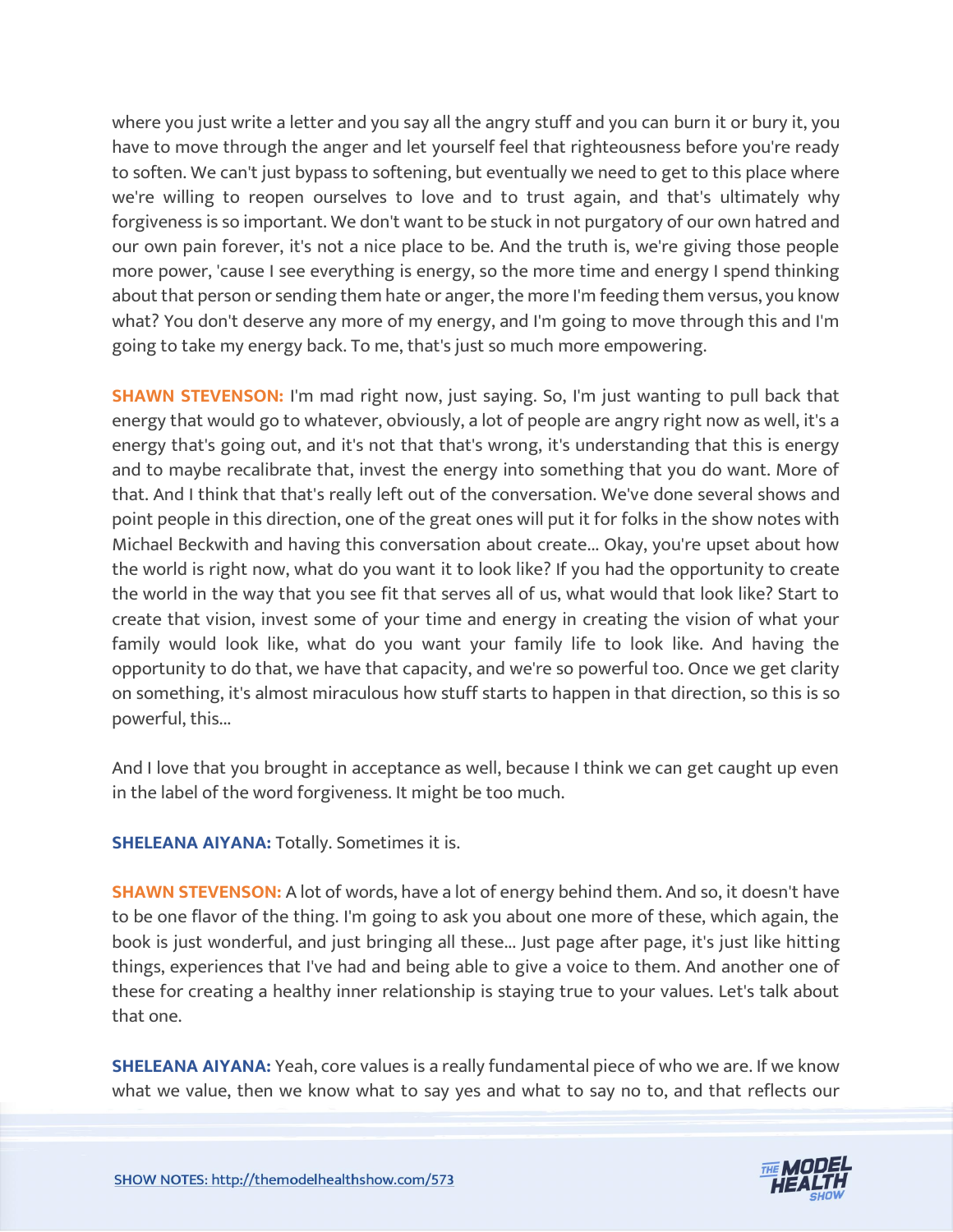environment, how we treat ourselves, how we treat other people, how our relationships to our bodies and to the planet look, it's everything. And so many of us don't ask ourselves, what do we value? We don't know. And so, a lot of times in relationship, we're actually just behaving like animals, really get turned on by somebody and then we pursue it because we feel turned on and we find somebody attractive, and they turn a light on for us. And so, we pursue that as if that's the end all be all. And entering into conscious relationship space, that might just be one piece. Of course, attraction and chemistry is important, we want to feel attraction and chemistry with our partner, but that's just one value, sensuality or chemistry is one value. What about genuine authenticity? What about being integral and being kind? What about being disciplined or generous? These are things that I know are important to me, they're probably important to you, and we all have different values, some of us have high scientific value, some of us have high spirituality values, religious values, and so if we're going to get clear on who we are as a person, then we can say, "Okay, well, here's what I value."

What do you value and do these values align? Can we walk a path together, or is it not a match, and when we're doing more than just listening to our bodies get turned on, we're dating or in a relationship, we're following more than just that rollercoaster rush of emotions or that honeymoon phase, then we're slowing down to enter the space of, like I said before, negotiation, where you can really get to know each other and negotiate a relationship and how that relationship's going to look. Instead of just falling into it and hoping that it turns out the way you're imagining. Maybe you guys both have completely different realities of how relationships should look, but you didn't talk about that, so it's important that we take that time, and so when we've gone through a cycle of break-ups or relationship patterns that are exhausting for us, we want to return to the values and say, "Okay, well, what values was I prioritizing in that relationship?" And for a lot of us, it's something physical, or there's affection, we value affection, and so maybe that was the only thing that was there, but there was all these other things in the way that made it an unhealthy relationship to be in.

So, what are the values that we prioritize, what are the... We have to have these in order to have a relationship with someone versus these are the nice-to-haves, or this is part of what makes me and I'm open to somebody who maybe doesn't share that value, it's really getting clear.

**SHAWN STEVENSON:** This one is probably the most practical of help you to avoid drama in your life, but again, we tend to suppress that, our gut is just like, they're not aligned with your values, which first of all, getting clear on what your values are. For me, if I value honesty and integrity, authenticity, honor, honor, is just that word itself, just really resonates with me, and I see maybe there's another couple that don't have those same values, like red flag alert. If we're still going to move forward in having them in our lives and they don't operate by the same value code, it's just a matter of time before some drama is going to happen. Versus you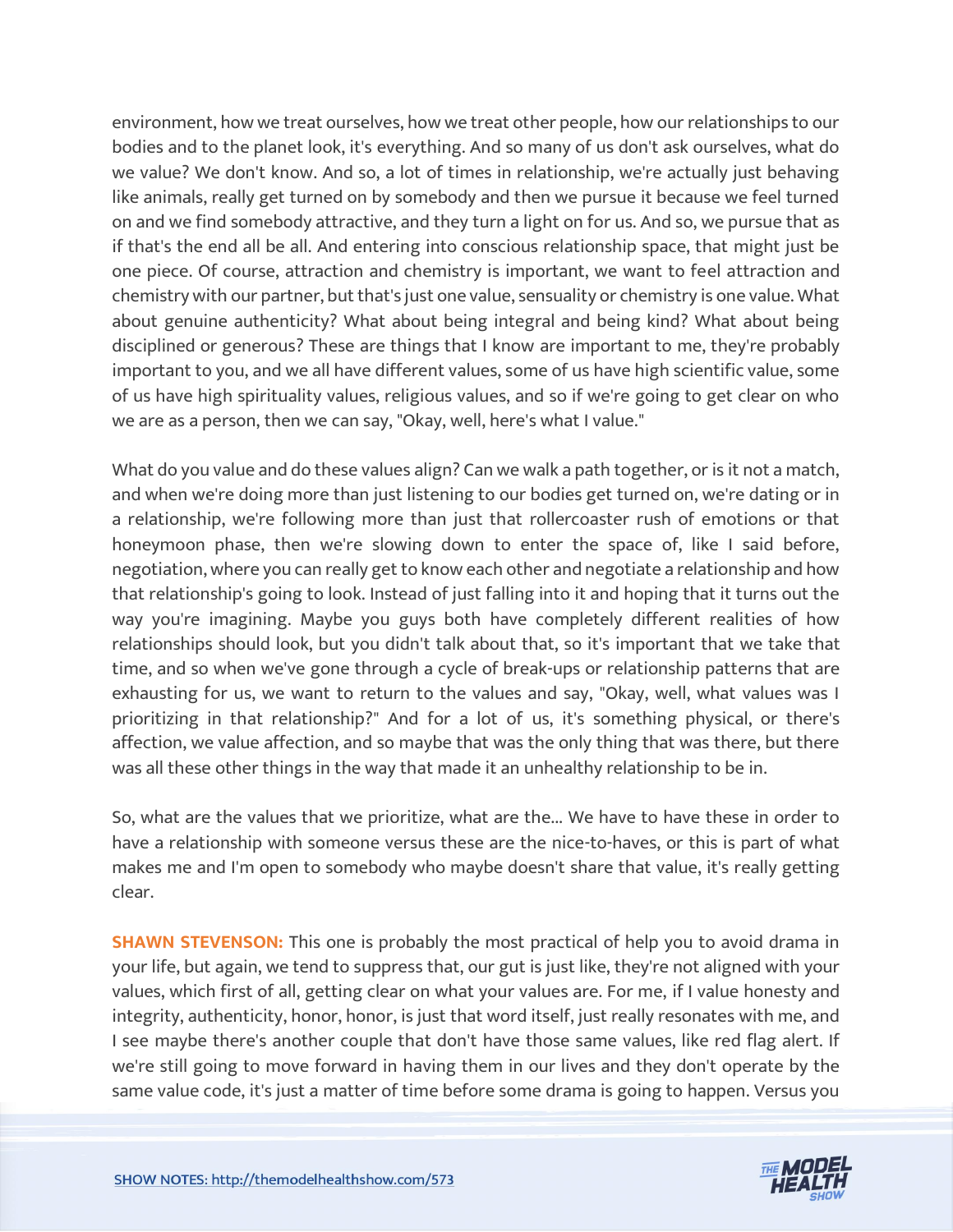see that the value is interlined, maybe it's honesty. Maybe it's honesty, you see some dishonesty behavior between them too, maybe not even with you directly, you're like, "You know what, that's... Let me step away," instead of, again, acting like it doesn't happen. Stay true to your values, it's going to save you a lot of heartache and drama and dissonance, unnecessary dissonance later on. So, this one is super important and super practical.

**SHELEANA AIYANA:** And noticing when our values can get out of balance too. I'll give you an example, one of my top core values is generosity. I live by the rule of abundance, I love to give, I love to give to other people, I love to give money, I love to give a gift, I just want to give energy. And in my history, that core value went out of balance has turned into over giving and care-taking, we also... Knowing our core values, we can sometimes if we're like, "I don't know what my core value is", we can look at some of the ways that we get out of balance, and we say, "Oh, maybe I've been out of balance in that way, because this is something that really matters to me, and how can I bring this value into balance so that it's more self-loving for me and the person on the other end can receive it in a healthier way." It's looking at our relationship histories and our patterns and where we may have fallen into a pattern that didn't feel quite aligned, where we can actually see, oh, these are the things that actually matter to me.

This is what drew me in because I care about that, and I know that I want that, and I want it to be also paired with respect. Admiration. Trust, you can't just have one.

**SHAWN STEVENSON:** This is so awesome. This is so good because our values can... You can... For example, if my value is honesty, and I take that to an unhealthy extreme where I'm just out here honest with everybody, your feet are big. You're a girl. How do you wear a size 13 or whatever? I'm just being honest. That can go to an unhealthy place where I start to have harsh judgment for others, or maybe I'm being hyper-critical of myself and all of these things. Again, it's just having a healthy balance, that is my value, but I don't want to live it to the extent that I'm alienating myself and other people constantly. That's just ridiculous. And I've seen it happen before, and of course, there are folks who do that, they just say the thing and they feel it's like an entitlement kind of like I could just say whatever I want, do whatever I want, but... Especially on the internet, by the way, because in the real world, you can get... You can face repercussions for that very quickly, especially where I'm from, and so there's a natural weeding out of behavior like that, but on the internet, it's kind of activated some people's darkest sentiments of entitlement to where they can just say and do...

And the crazy thing, and I know you've dealt with this, but the sweetest, most incredible people, people just say the most wild sh\*t to them, and it's just like... And also, here's the thing too, it exists in all of us. We are capable of the most heinous thing. We might think I would never take a life, for example. What if someone was trying to take the life of the person you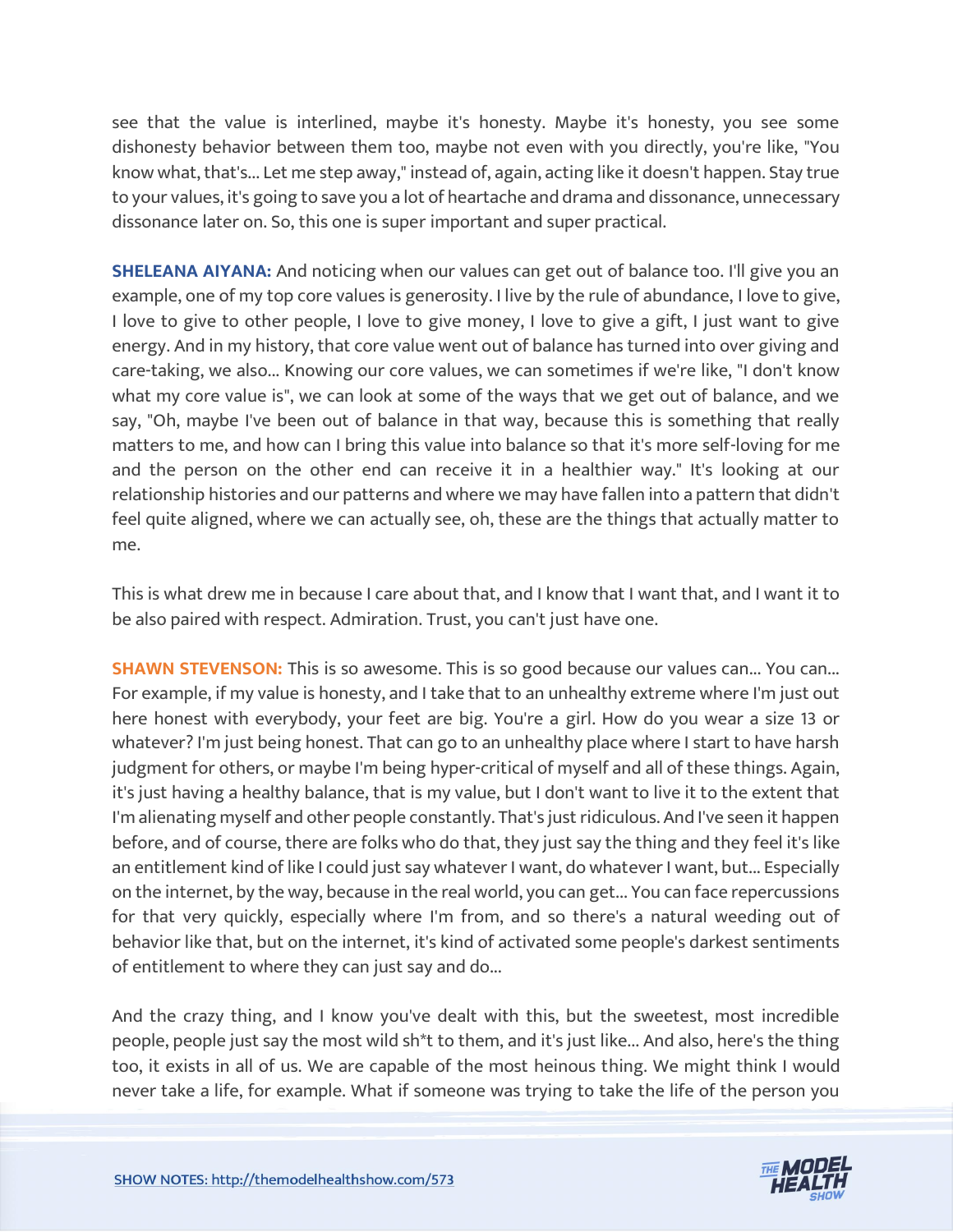cherish most in this world, and it was a choice. We start to create a context where, hey, yeah. The thing that I feel I would never do, there's a context where it's possible. And for us to understand that and also understand... For me, I like to point people to wear capable of the most beautiful, wonderful things as well, even people who have these qualities that you might not agree with, they have so much beauty and potential in them as well. And it starts to create this unity but for that to even happen, we've got to be more mature, we've got to become the one. And this is your book right here, Becoming the One. Everybody pick up a copy like yesterday, and it's a wonderful... It's an experience to read, I feel like I know you so much better, and it's just exciting because I know that this is a book that we need right now to work on ourselves, to be happy within ourselves.

**SHAWN STEVENSON:** Before I let you go, what drove you because I know it's a compelling thing when you want to write a book, what compelled you to write this book right now?

**SHELEANA AIYANA:** Well, I've wanted to write a book since I could write. I've been writing since I was three years old. But there was just something in me, and it happened, I think I started writing about a year and how now, there was just something in me that felt it was time. And what I didn't realize was that when I said yes to the book deal, it wasn't going to feel the way that I thought it was going to feel. It was such an initiation; I was so confronted because it means so much to me. Writing is my art, it's how I connect with spirit, and it's how I tell stories, and it's healing for me too.

**SHELEANA AIYANA:** It was a really intense process, I spent about six months just in the liminal space, getting ready, and the reason that I wanted to write this is because I know what it's like to live with a closed heart, I know what it's like to be terrified, to be vulnerable. I know what it's like to not trust love. I was afraid of men until I was 17 years old because of my history, and I also know the beauty on the other side. I am living this life with this amazing partner, and his wonderful, family members, pet family member and feeling so connected to my community and to the land that feeds me, and I want that experience for everyone because I think we don't realize how short life is or that it's rally the only thing that matters in the end is love. I genuinely pray that every single person who has the desire will experience love and family in some form in this life. I think that's really what we need to get back to and I wanted this book to be an opening for that and to have other people see themselves in my stories, to feel like they're not alone. Yeah.

**SHAWN STEVENSON:** Can you tell people where they can find the book and also get more of you in your amazing community.

**SHELEANA AIYANA:** So risingwoman.com/btobook is the book page, and risingwoman.com, and sheleanaaiyana.com are my websites, and a lot of my writing is on Instagram too, so it's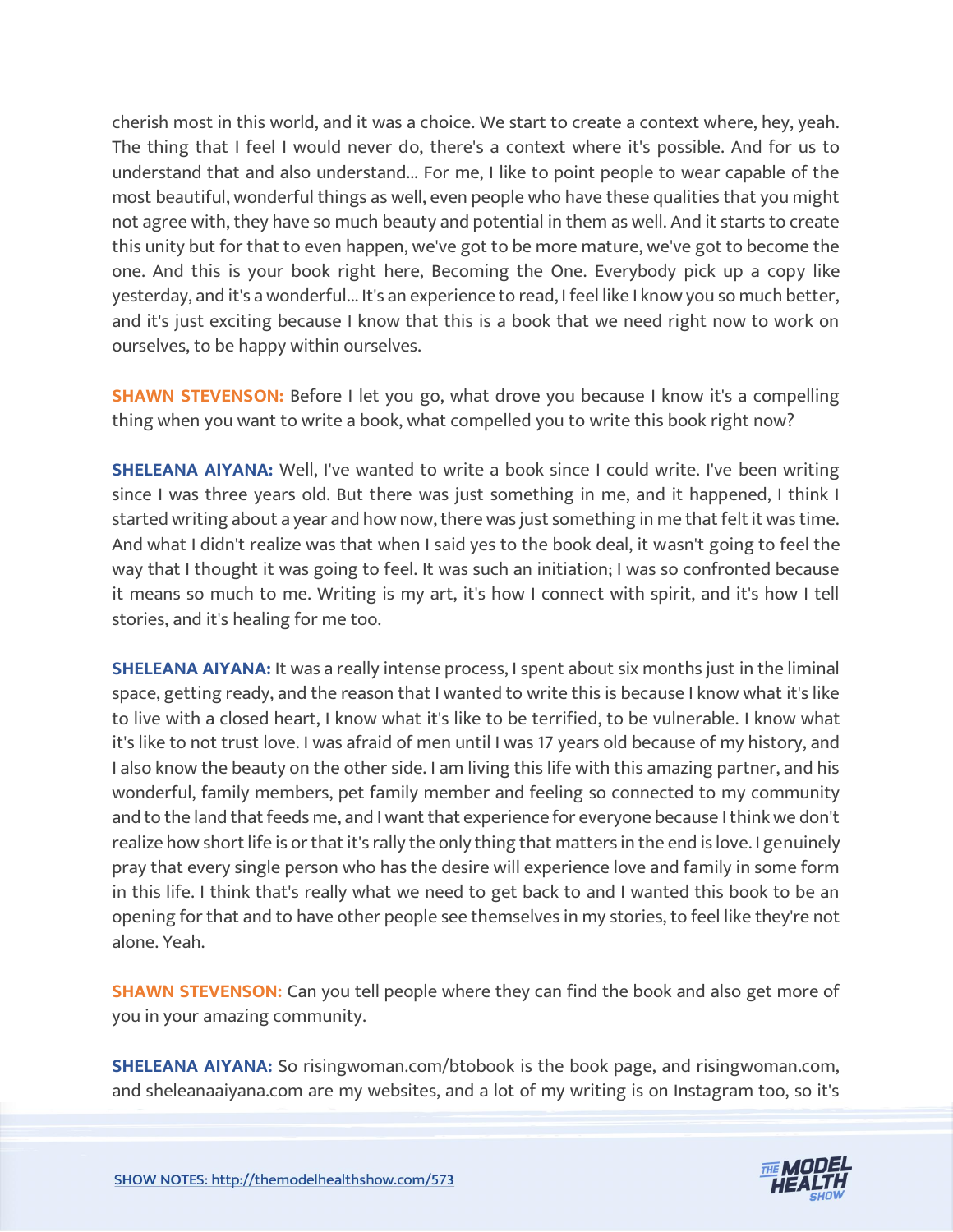@risingwoman and @sheleanaaiyana. And I have a YouTube channel as well, where I'm putting up some video content and things like that from time to time, that's where you can find me, and the book will be available everywhere, it will be available in all the bookstores, major bookstores and of course, online and Amazon.

**SHAWN STEVENSON:** Yeah. Well, I appreciate you so much, you're just... You're a magical person and you're even on adventure right now, even coming here, and I'm grateful to be significant in your life for you to be here with me today, and I want everybody pick up Becoming the One right now, again, everywhere books are sold, and thank you for coming to hang out with me.

**SHELEANA AIYANA:** Thanks so much for having me on, it's such a pleasure to be back with you, and I love you and Anne so much, I admire both of you and I admire you for your story and everything that you have been through, and yeah. I see a lot of myself in you as well, and I'm just so happy that you have a wonderful family and that you're creating this life. It's really beautiful.

**SHAWN STEVENSON:** Awesome. They say real, recognize real. Awesome, Sheleana Aiyana everybody. Thank you so much for tuning into the show today, I hope you got a lot of value out of this. As always, this is about application, not just whimsical, hypotheses and theories, but practical application of the things that we learn to really create a healthy inner relationship, because as it's said, your outer world is a direct reflection of your inner world, so working on adding in some of these pieces of cultivating this healthy interrelationship and utilizing resources that we have access to today. And she goes through a tremendous amount of insights and exercises in the book, but most importantly, even just what you picked up today, having some time to yourself today is probably one of the most valuable things that we can do, because we're constantly getting pulled in all these different directions and being pulled into this virtual world and this literally this has never existed before in our evolution as a species, this is a brand new thing, our brains have not sorted out this relationship yet.

And we can see that to the degree that we are often... For most folks, if we're going to admit it, we are addicted to our devices, it's very difficult for us to go any length of time without them, so helping to break free of that to get more in touch with not just the "Real world" on the outside, but the real world inside of ourselves, which is truly, this is the most important universe that we could ever access.

I hope you got a lot of value out of this. Again, if you did, please share this out with your friends and family on social media, you can tag me on @shawnmodel and tag @risingwoman. What an incredible community, definitely follow that page. And we've got some amazing epic guests and special master classes coming your way very soon. So, make sure to stay tuned. Take care,